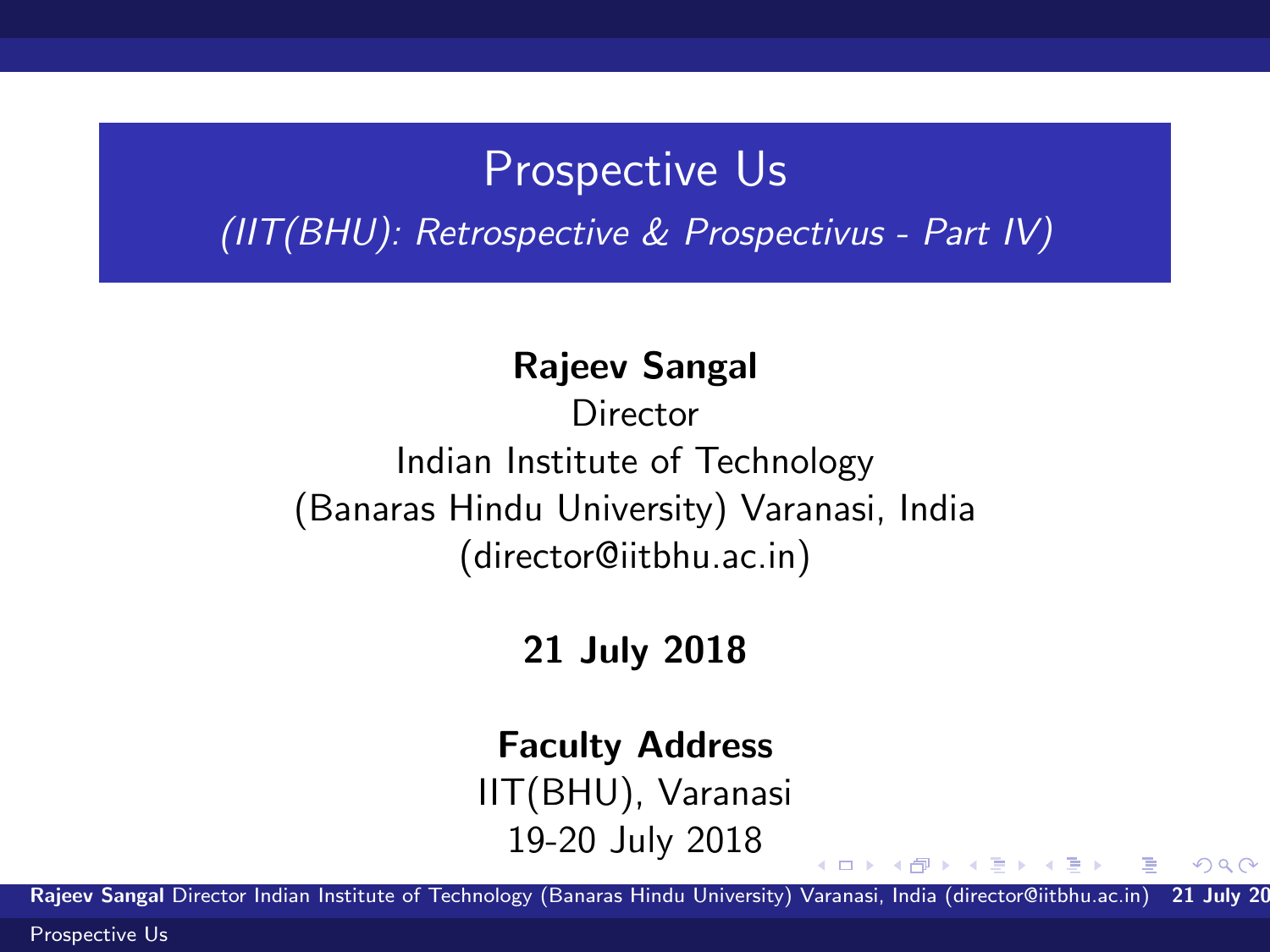### **Outline**

### Actions in:

- I Academics and Research
	- Curriculum
	- Teaching
	- Research  $\mathcal{L}_{\mathcal{A}}$
- II Faculty and Students
	- Faculty Affairs
	- **Student Affairs**
- III Administration, Governance and Harmony
	- **Structures, Culture and Values**
	- **Democratic Maturity**
- IV Faculty Self-Development

母→ (ヨ )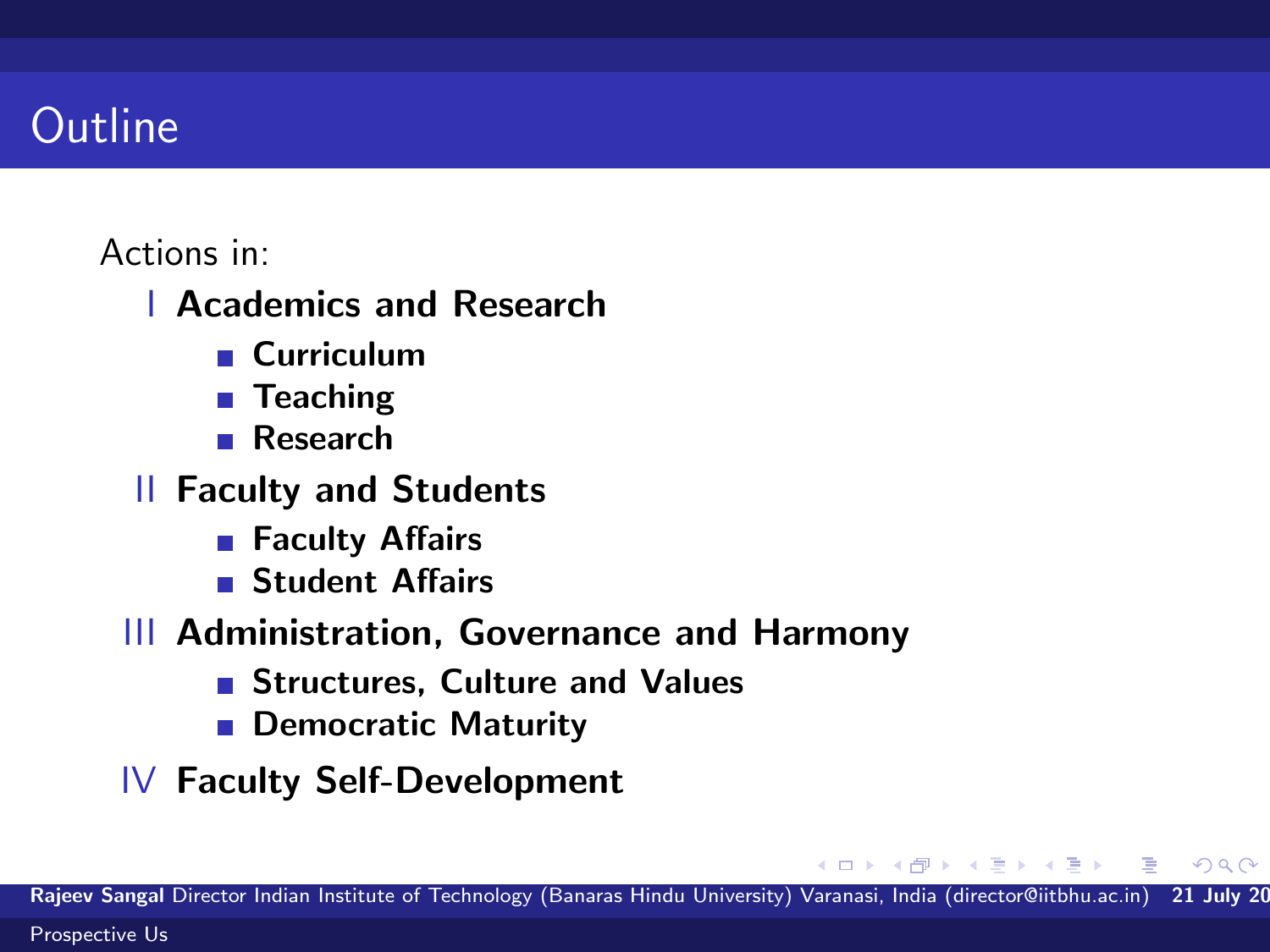# I. Academics & Research

Rajeev Sangal Director Indian Institute of Technology (Banaras Hindu University) Varanasi, India (director@iitbhu.ac.in) 21 July 20

 $\langle \overline{m} \rangle$  and  $\langle \overline{m} \rangle$  and  $\langle \overline{m} \rangle$ 

4.0.3

 $QQ$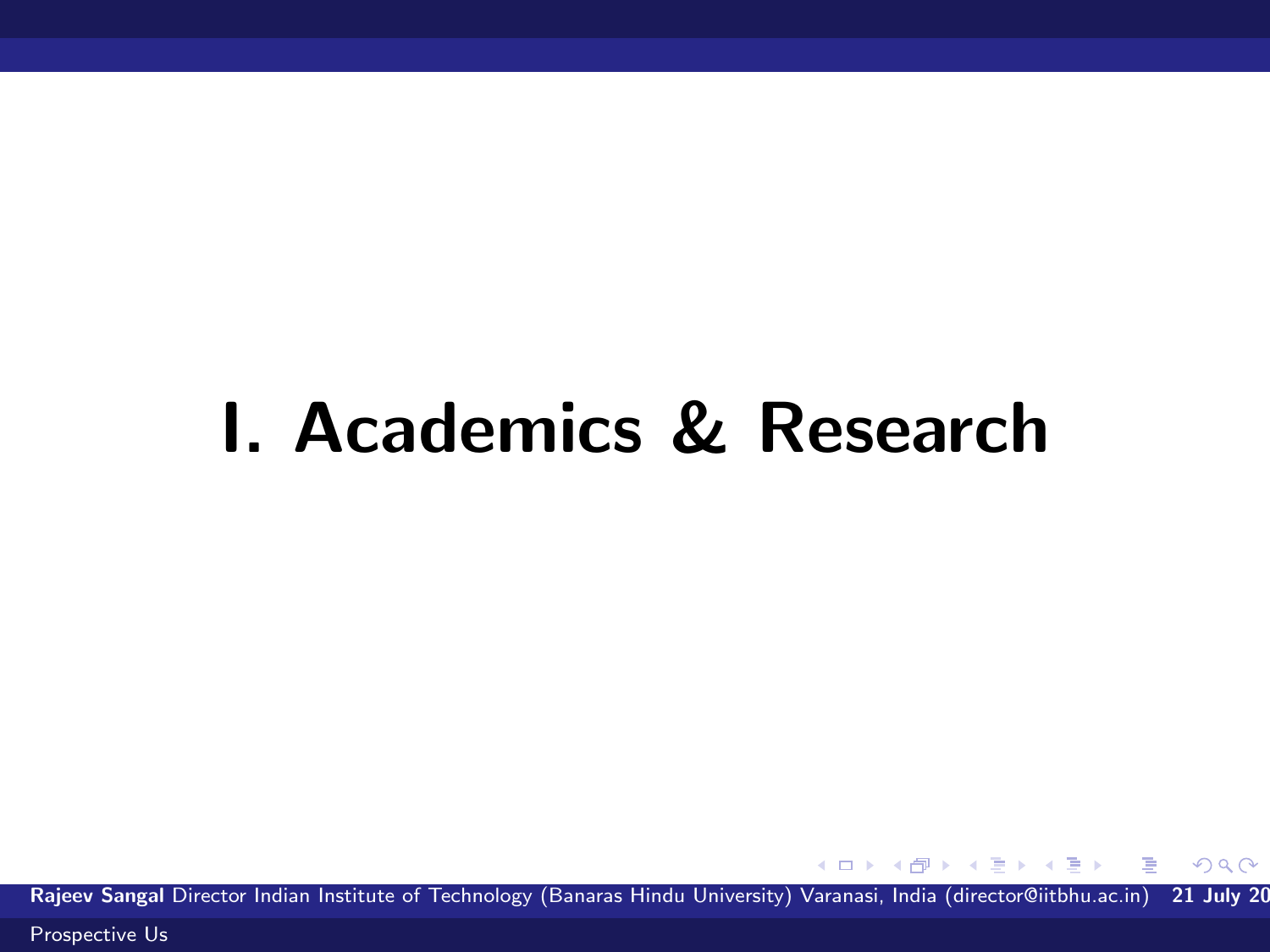# Summary I(a) - Curriculum

For Research/innovation at undergraduate level, Curriculum role:

- **Research/innovation** orientation
- **Layered learning** Practice-theory-practice
- **Hands-on-skills provided**
- **Honours program** Design curriculum with streams

Rajeev Sangal Director Indian Institute of Technology (Banaras Hindu University) Varanasi, India (director@iitbhu.ac.in) 21 July 20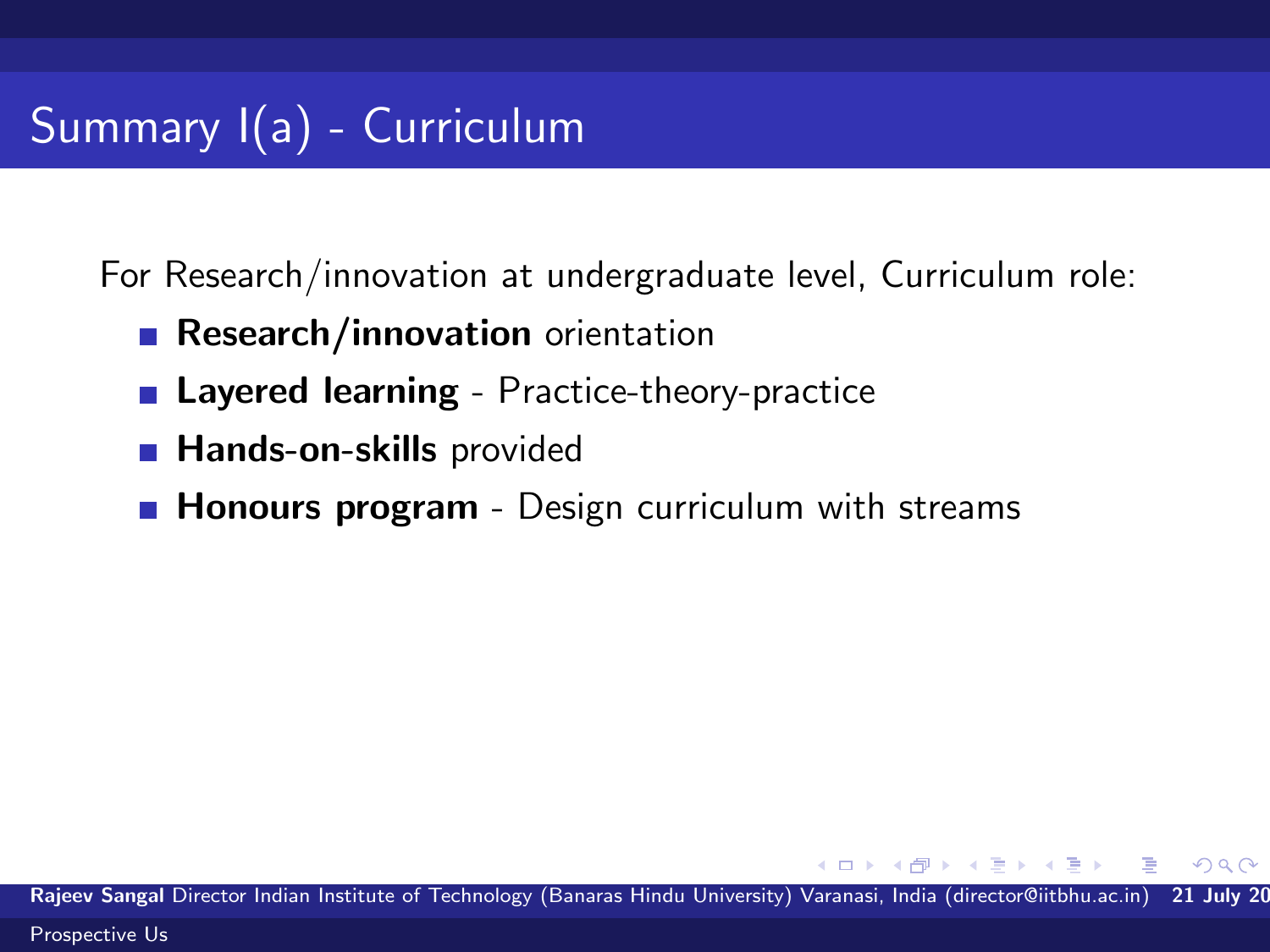# Summary  $I(a)$  - Curriculum - Actions

For Research/innovation at undergraduate level, Curriculum role:

- **Research/innovation** orientation
- **Layered learning** Practice-theory-practice
- **Hands-on-skills provided**
- **Honours program** Design curriculum with streams

ACTION 1: Motivate UG students towards projects (research & innovation)

**Float stream projects at the end of 4th semester and UG** projects at the end of 5th semester.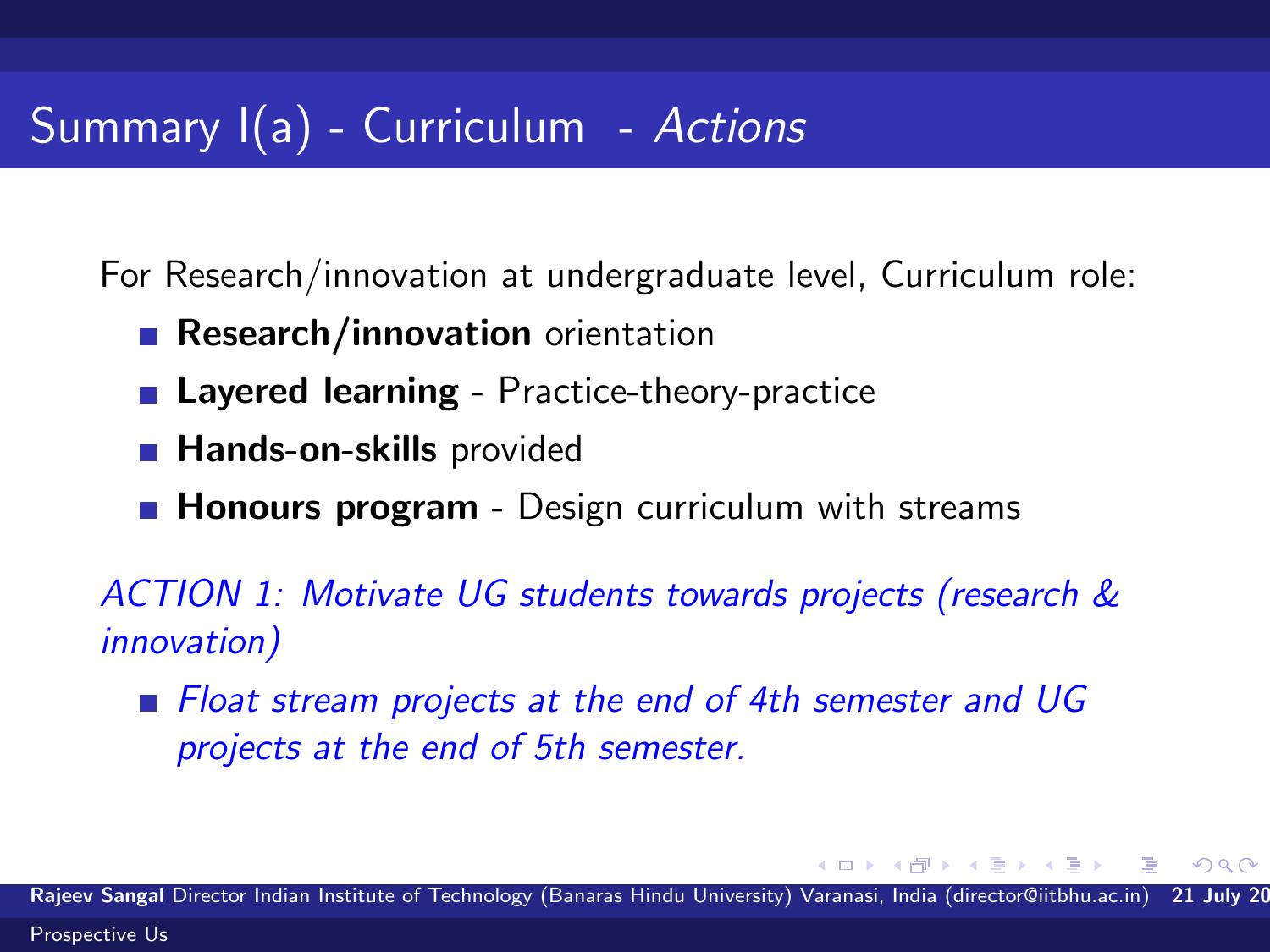# Summary I(a) - Curriculum - Actions

For Research/innovation at undergraduate level, Curriculum role:

- **Research/innovation** orientation
- **Layered learning** Practice-theory-practice
- **Hands-on-skills provided**
- **Honours program** Design curriculum with streams

ACTION 1: Motivate UG students towards projects (research & innovation)

**Float stream projects at the end of 4th semester and UG** projects at the end of 5th semester. Get your dept. to do it!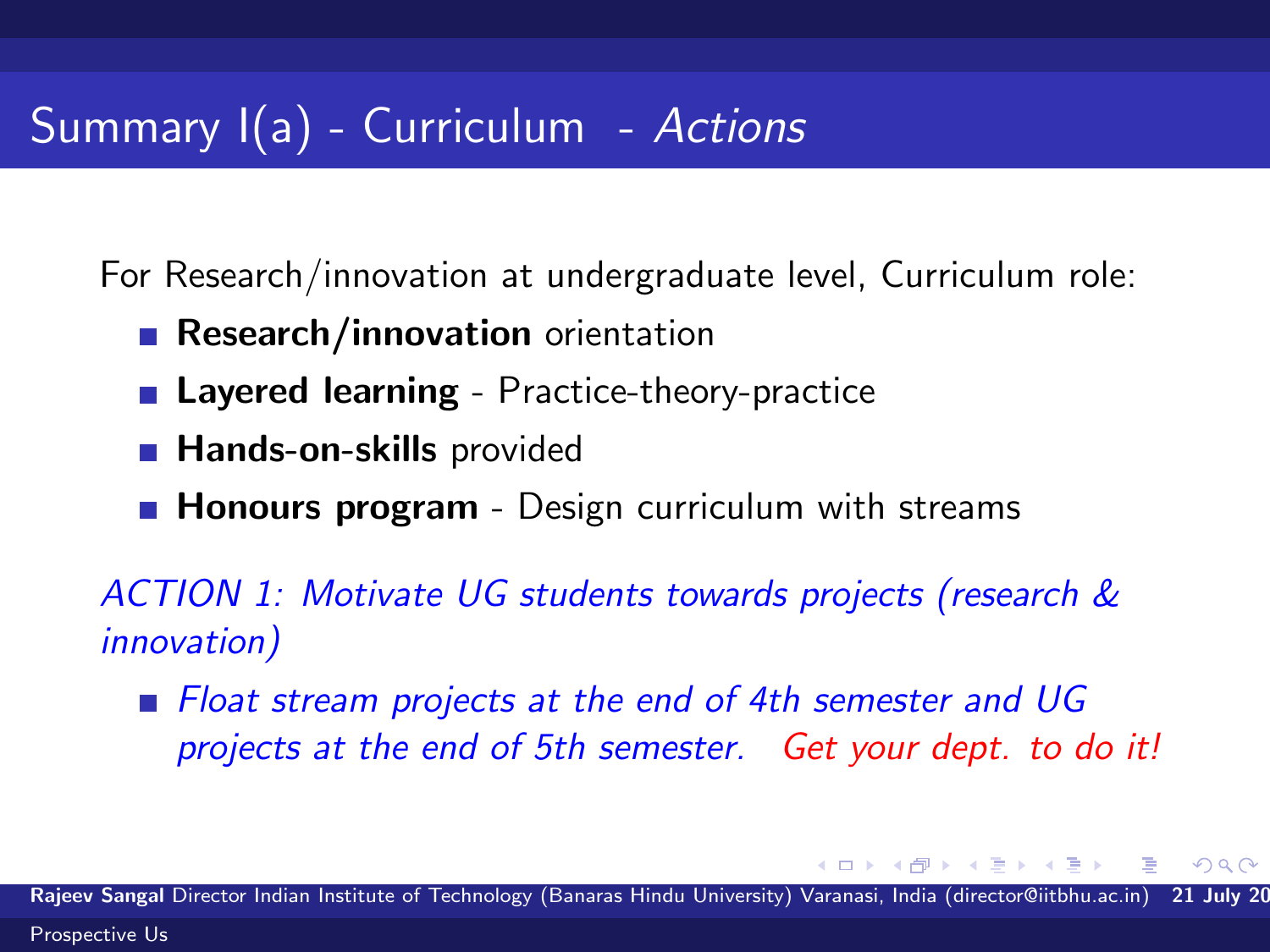# Summary I(b) - Teaching

- **Moodle Learning management system**
- New methods in teaching Teaching Learning Cell
	- Dealing with large classes
	- Active classroom vs. passive classroom
	- **Flipped classroom**
	- MOOC

Rajeev Sangal Director Indian Institute of Technology (Banaras Hindu University) Varanasi, India (director@iitbhu.ac.in) 21 July 20

**何 ) ( ヨ ) ( ヨ )** 

 $\Omega$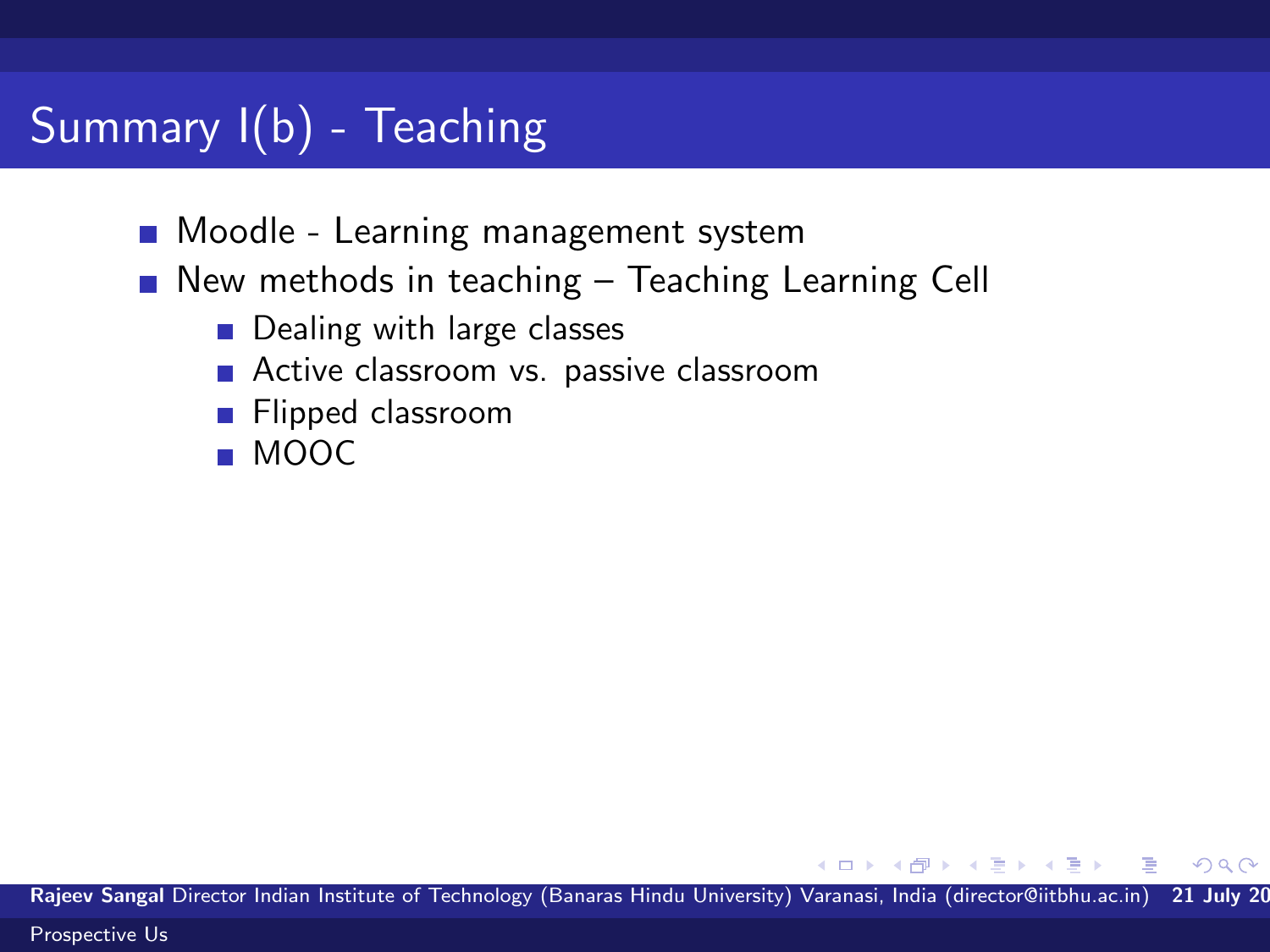### Summary I(b) - Teaching - Actions

- **Moodle Learning management system**
- New methods in teaching Teaching Learning Cell
	- Dealing with large classes
	- Active classroom vs. passive classroom
	- **Flipped classroom**
	- MOOC

ACTION 2: Try the techniques of better pedagogy for large classes

- Active class vs passive class
- Flipped classroom for 2 weeks of lectures of your course!
- **MOOC** can come later

Rajeev Sangal Director Indian Institute of Technology (Banaras Hindu University) Varanasi, India (director@iitbhu.ac.in)

**North Book**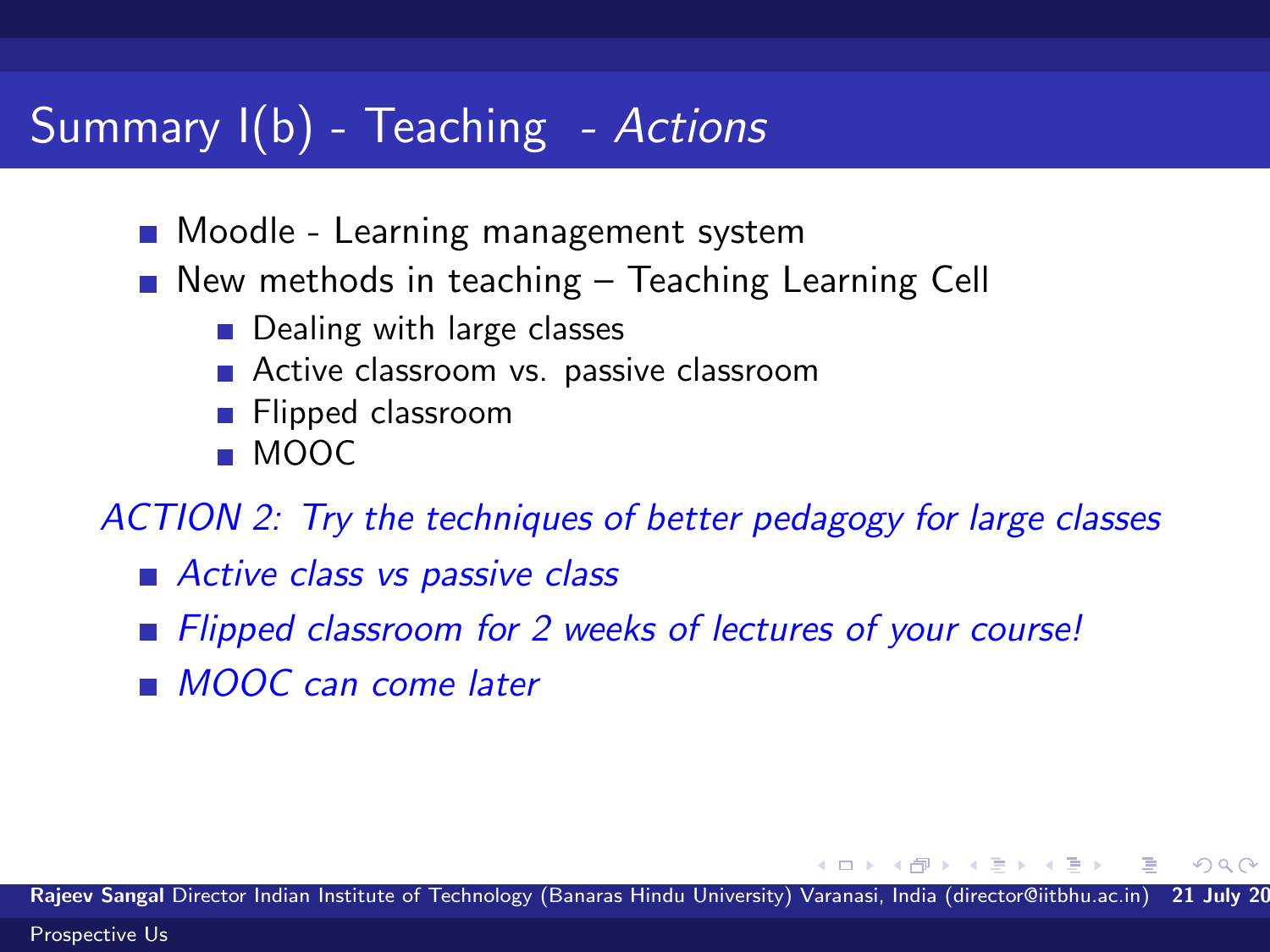### Summary I(b) - Teaching - Actions

- **Moodle Learning management system**
- New methods in teaching Teaching Learning Cell
	- Dealing with large classes
	- Active classroom vs. passive classroom
	- **Flipped classroom**
	- MOOC

ACTION 2: Try the techniques of better pedagogy for large classes

- Active class vs passive class
- Flipped classroom for 2 weeks of lectures of your course!
- **MOOC** can come later

Attend at least 1-week worth of TLC workshops on pedagogy - several short workshops.

( 母 ) ( ヨ ) (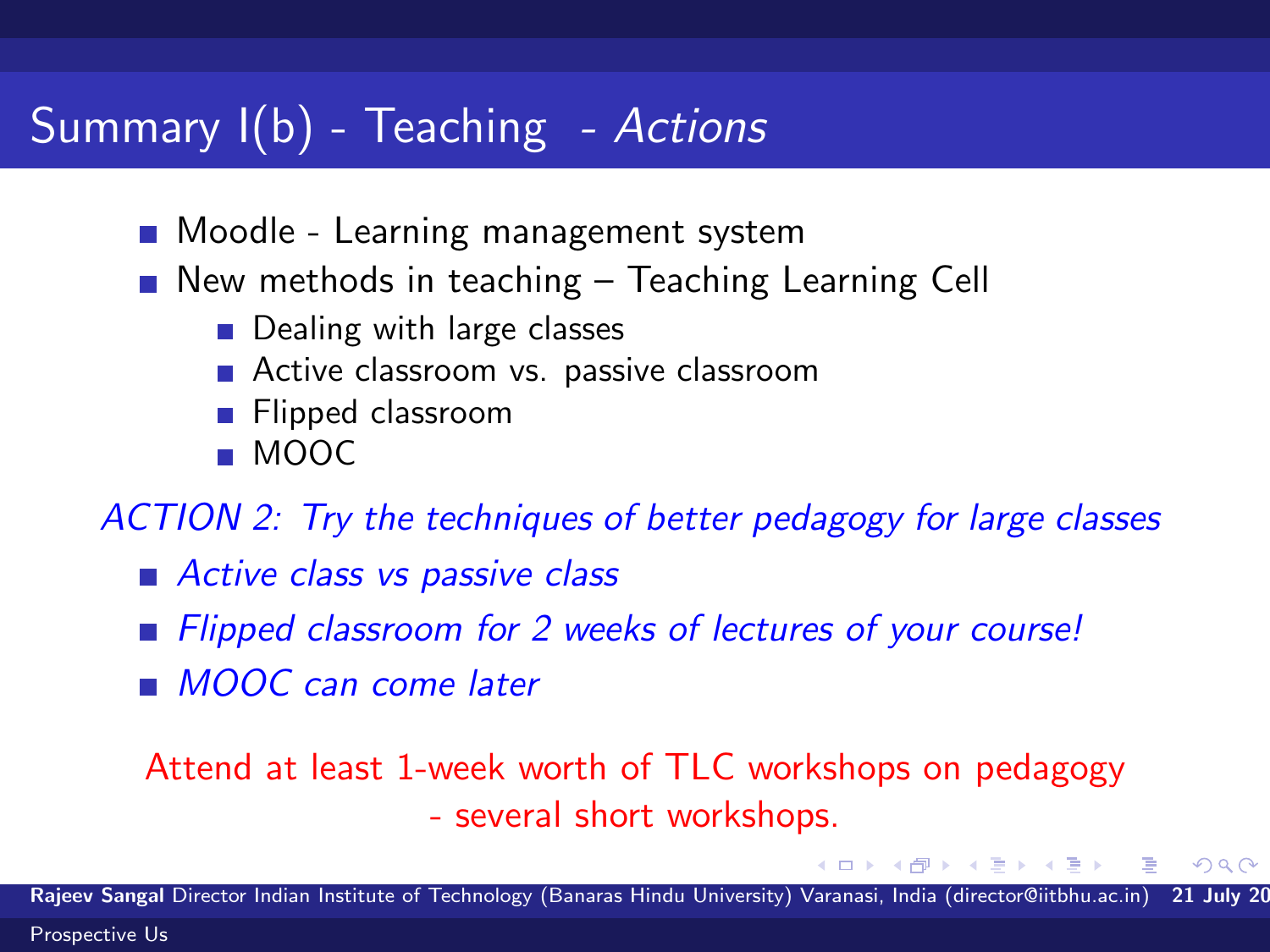### Summary I(c): Teaching and Research

### **1** Weaving research with teaching

– Use curriculum with project work at all levels

#### 2 Innovation engine running

– Remains to connect to societal/industrial needs

### **3** Research direction will remain a faculty initiative

– Are we working to be national pre-eminent group which will make a mark internationally?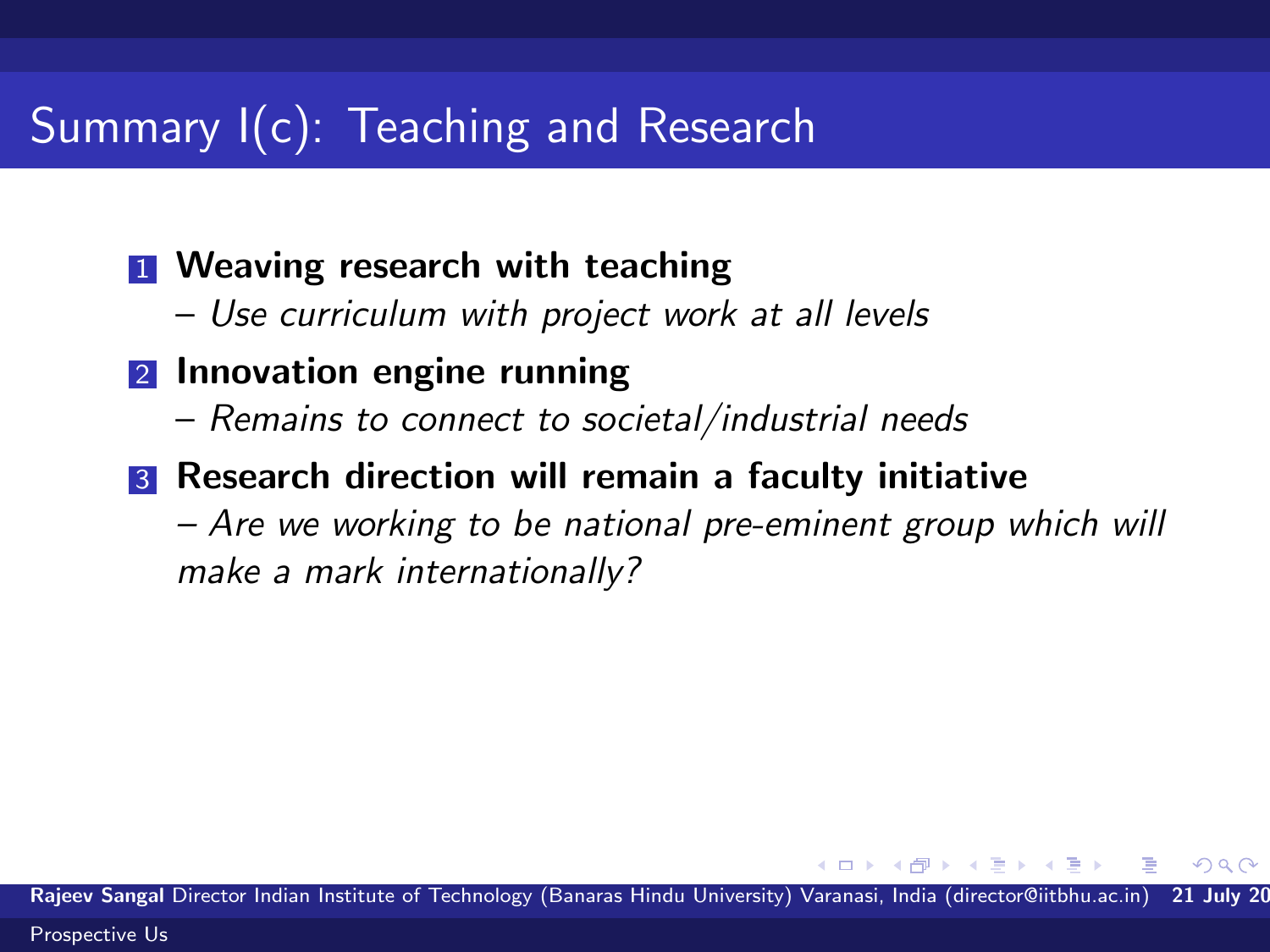### Summary I(c): Teaching and Research - Actions

**1** Weaving research with teaching

- Use curriculum with project work at all levels
- 2 Innovation engine running
	- Remains to connect to societal/industrial needs
- **3** Research direction will remain a faculty initiative

– Are we working to be national pre-eminent group which will make a mark internationally?

ACTION 3: Form a composite group of students under you, belonging to different UG years and MTech/PhD students.

Get them to work together. Let them make presentations to each other every evening after dinner!

Rajeev Sangal Director Indian Institute of Technology (Banaras Hindu University) Varanasi, India (director@iitbhu.ac.in) [Prospective Us](#page-0-0)

化重新设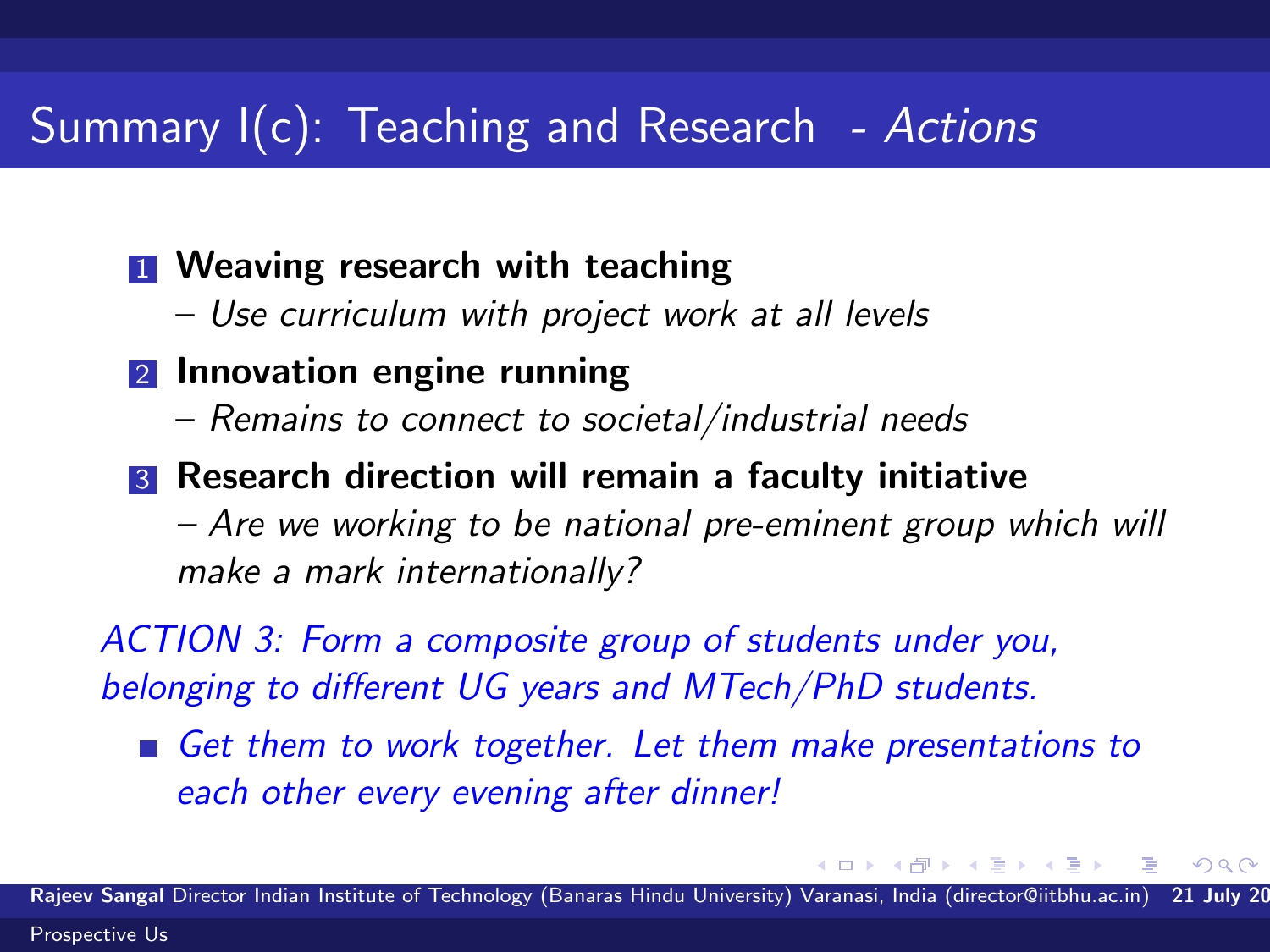# Summary  $I(c)$ : Teaching and Research - Actions

ACTION 4: Set your research program with large goals. Be ambitious!

- Seek collaborations with other faculty members.
	- Form a research group.
- Work on applications as well.
	- Work with complementarity with colleagues.

Remember, aim to be the pre-eminent group in the country in your sub-area – in 5 years!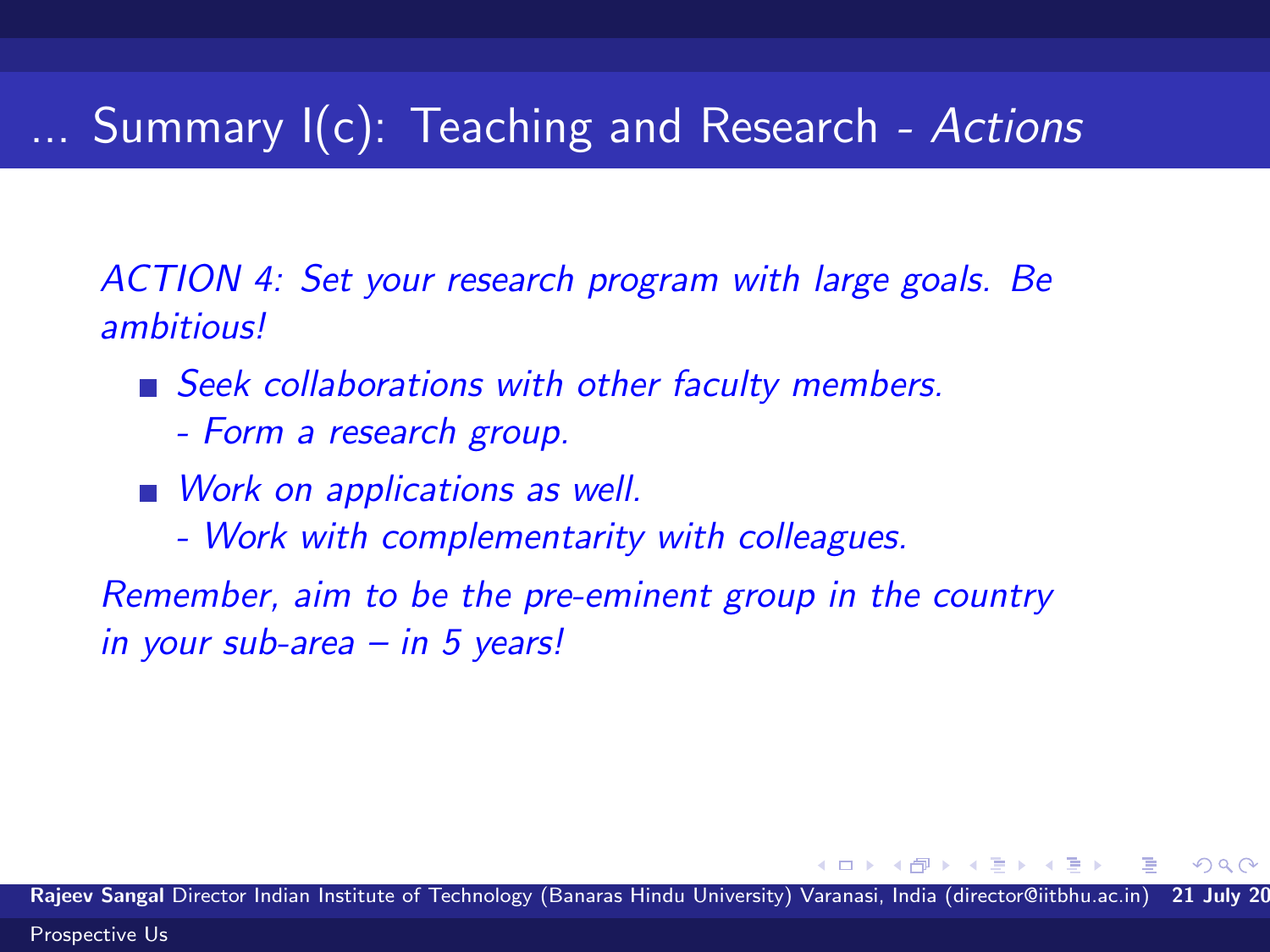## ... Summary I(c): Teaching and Research - Actions

ACTION 4: Set your research program with large goals. Be ambitious!

- Seek collaborations with other faculty members.
	- Form a research group.
- Work on applications as well.
	- Work with complementarity with colleagues.

Remember, aim to be the pre-eminent group in the country in your sub-area – in 5 years!

Prefer a grand failure over minor successes!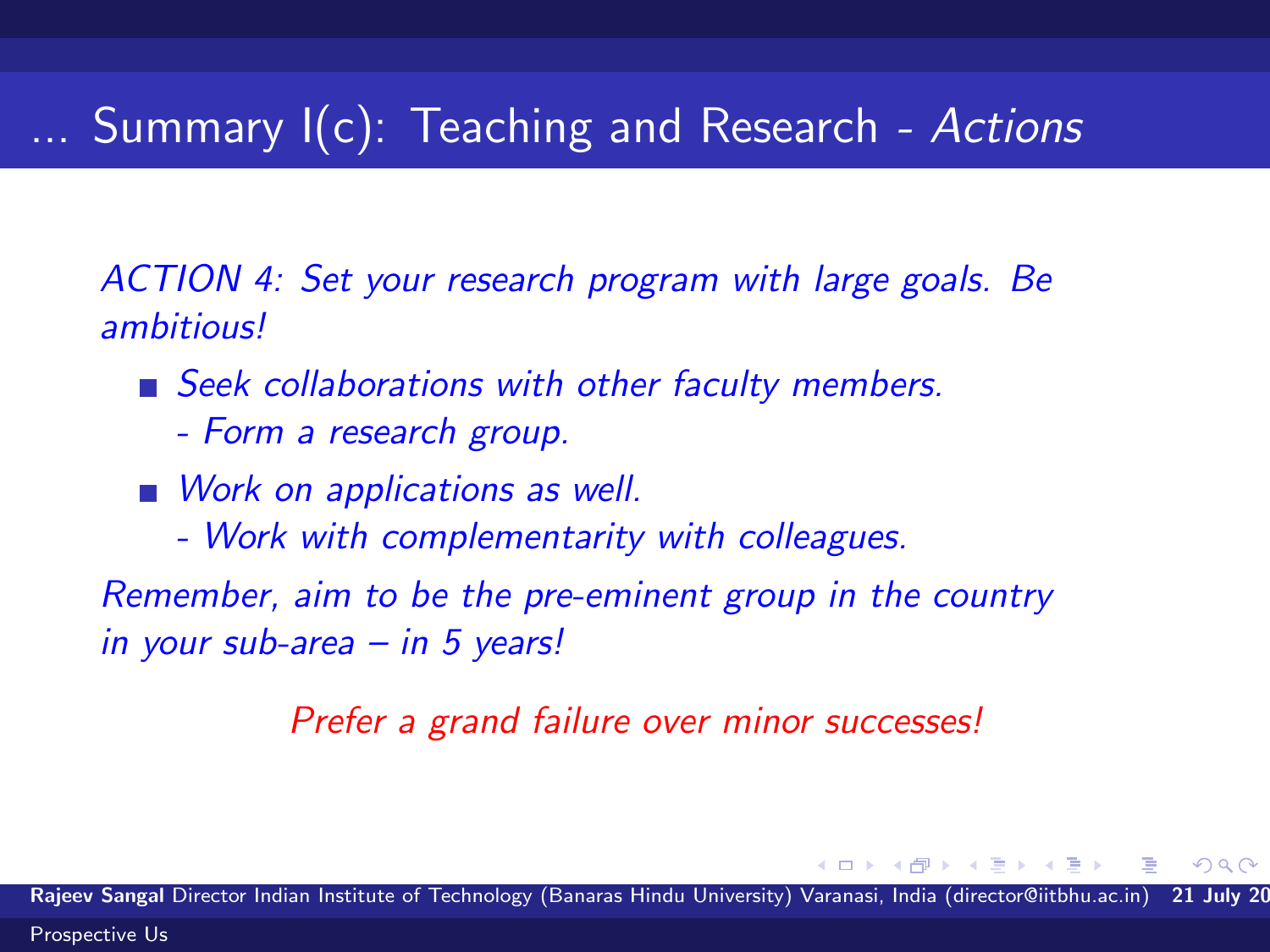# II. Faculty & Student Affairs

Rajeev Sangal Director Indian Institute of Technology (Banaras Hindu University) Varanasi, India (director@iitbhu.ac.in) 21 July 20

 $4.171 +$ 

重き

 $\Omega$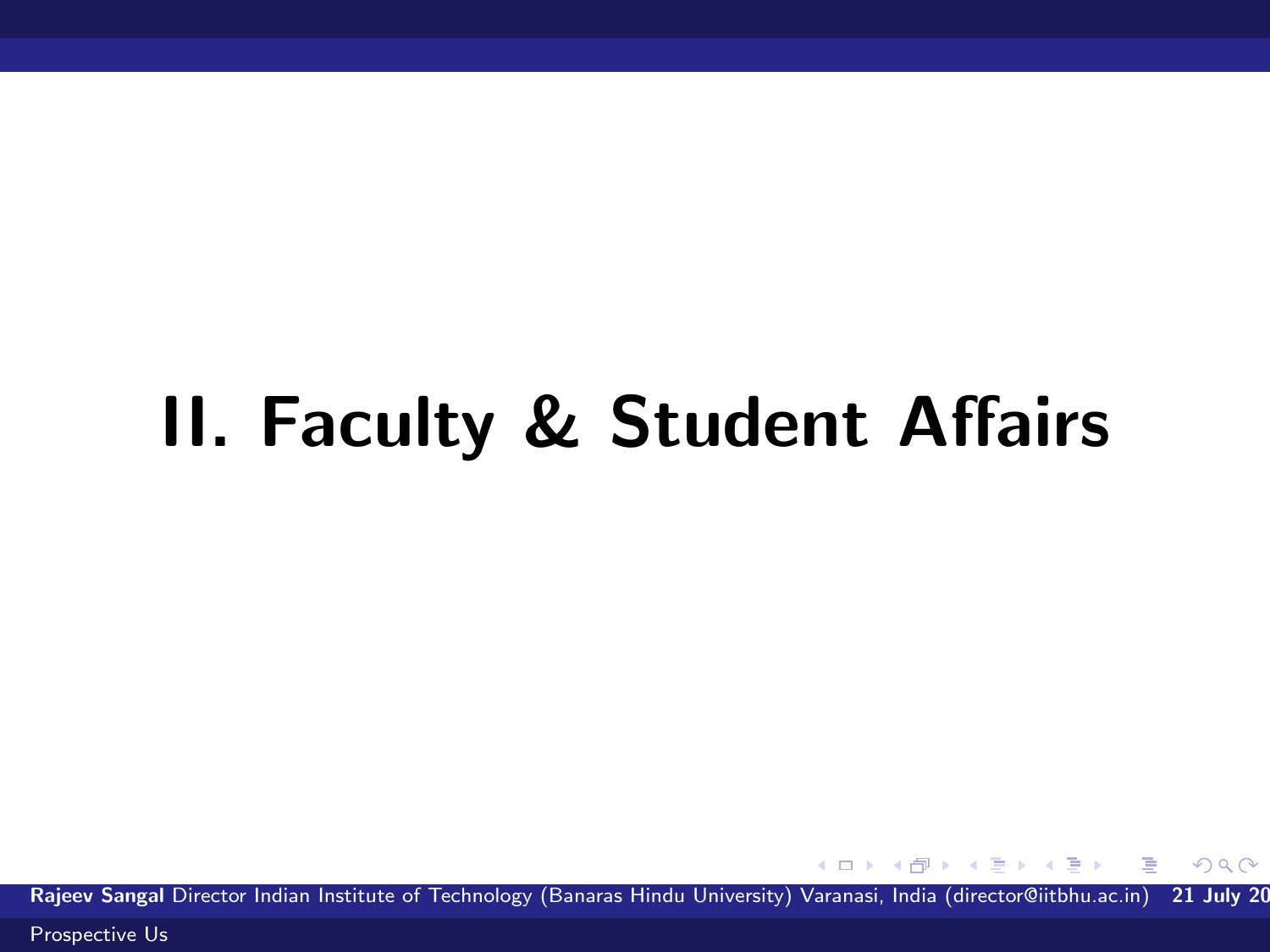## Summary II(a) - Faculty Affairs

Faculty has the autonomy and:

- $\blacksquare$  Freedom to choose problem to work with creativity
- **Freedom to travel and interact**
- **Joy of being in company of intellectual colleagues.**
- Satisfaction of always being with young people
- On top of it, somebody is paying us for doing all this!

Why is it not the best job in the world?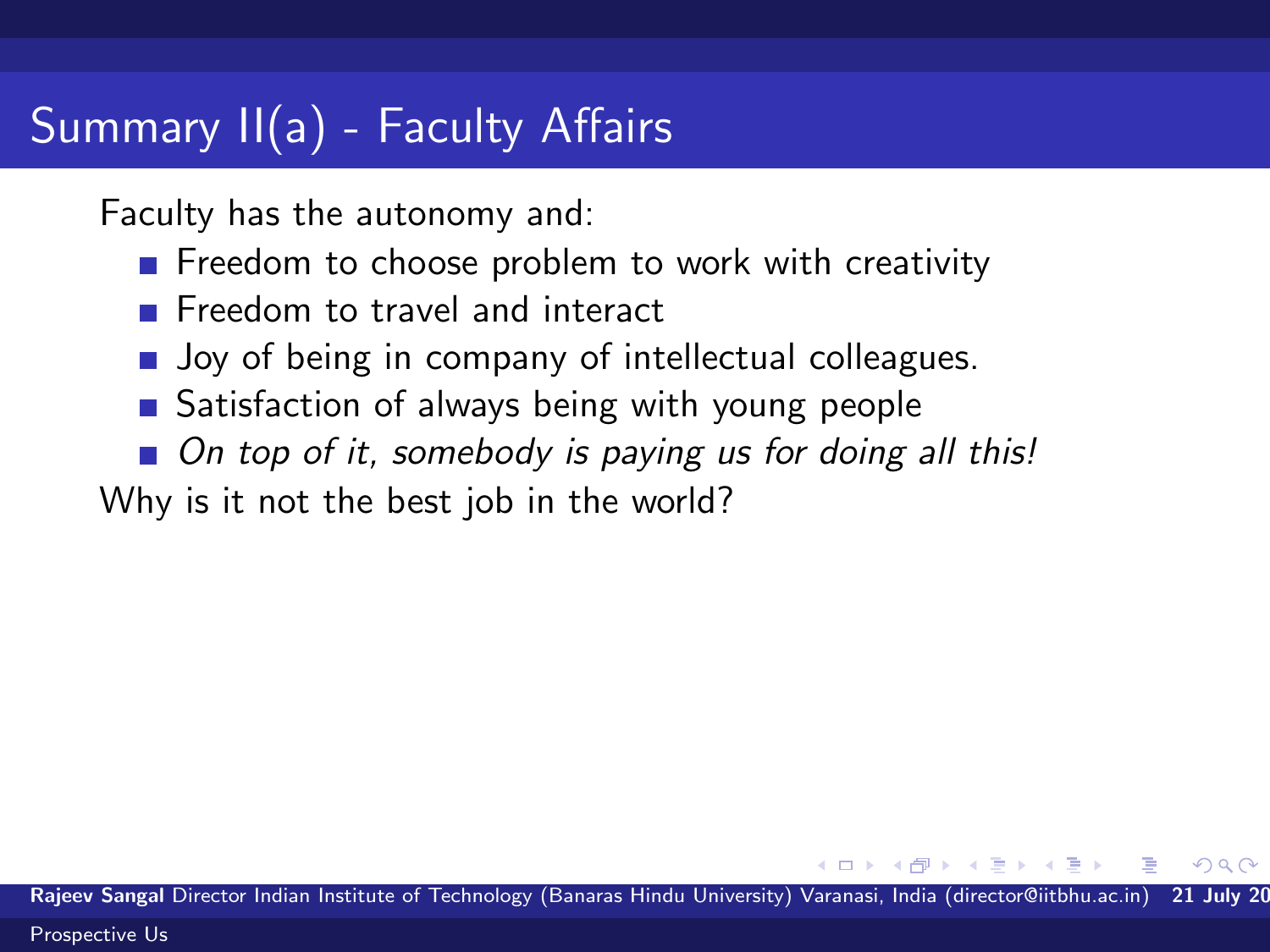### Summary II(a) - Faculty Affairs - Actions

Faculty has the autonomy and:

- $\blacksquare$  Freedom to choose problem to work with creativity
- Freedom to travel and interact
- **Joy of being in company of intellectual colleagues.**
- Satisfaction of always being with young people
- On top of it, somebody is paying us for doing all this!

Why is it not the best job in the world?

### ACTION 5: Realize what you have!

- **Develop fraternity with colleagues**
- While sitting in committees for a new proposal, ask 'Why not' rather than 'Why'.

Rajeev Sangal Director Indian Institute of Technology (Banaras Hindu University) Varanasi, India (director@iitbhu.ac.in) [Prospective Us](#page-0-0)

<span id="page-15-0"></span> $\rightarrow$   $\equiv$   $\rightarrow$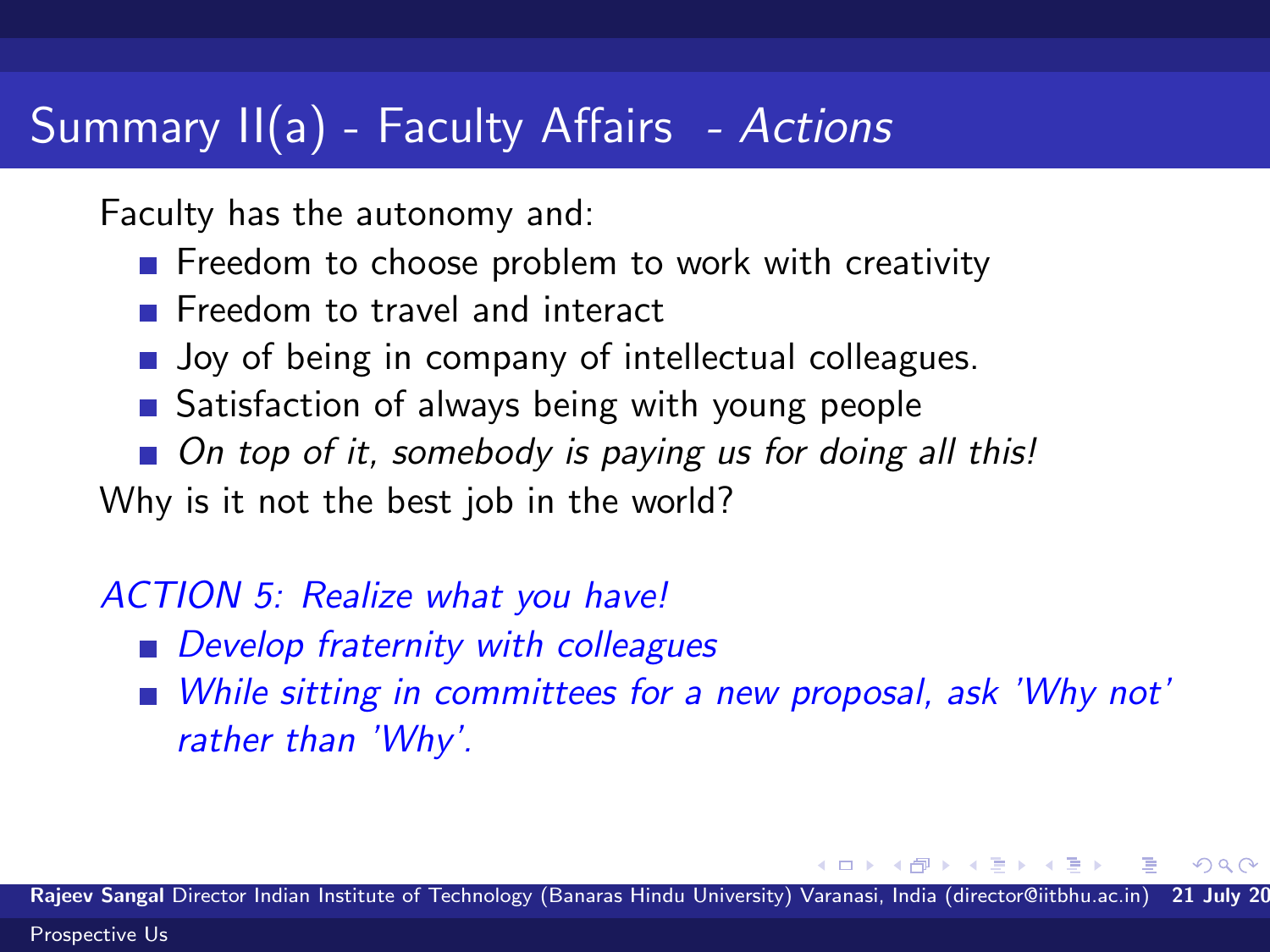### Summary II(a) - Faculty Affairs - Actions

Faculty has the autonomy and:

- $\blacksquare$  Freedom to choose problem to work with creativity
- **Freedom to travel and interact**
- **Joy of being in company of intellectual colleagues.**
- Satisfaction of always being with young people
- On top of it, somebody is paying us for doing all this!

Why is it not the best job in the world?

### ACTION 5: Realize what you have!

- **Develop fraternity with colleagues**
- While sitting in committees for a new proposal, ask 'Why not' rather than 'Why'.

### Will work only if you have High Goals for yourself, as well as Inner Harmo[ny!](#page-15-0)

Rajeev Sangal Director Indian Institute of Technology (Banaras Hindu University) Varanasi, India (director@iitbhu.ac.in)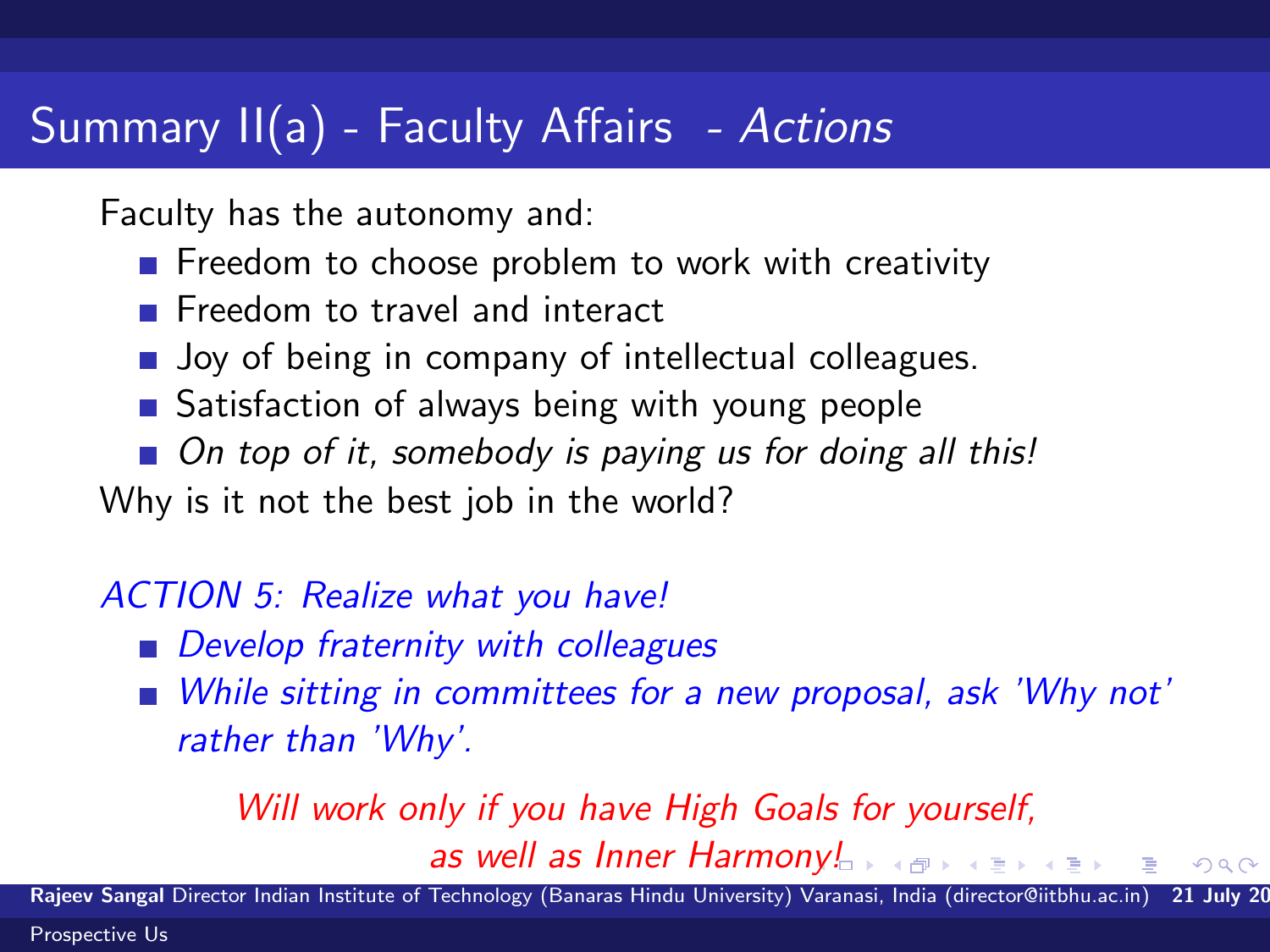# Summary II(b) - Student Affairs

Faculty-students relationships:

- **Dialogue at individual level Established thru Human** Values groups, including PhD students
- **Mentor-mentee network** Faculty mentors and student guides
- **Student Parliament** thru Democratic functioning

Students have risen to act responsibly:

– Individually as well as thru their elected representatives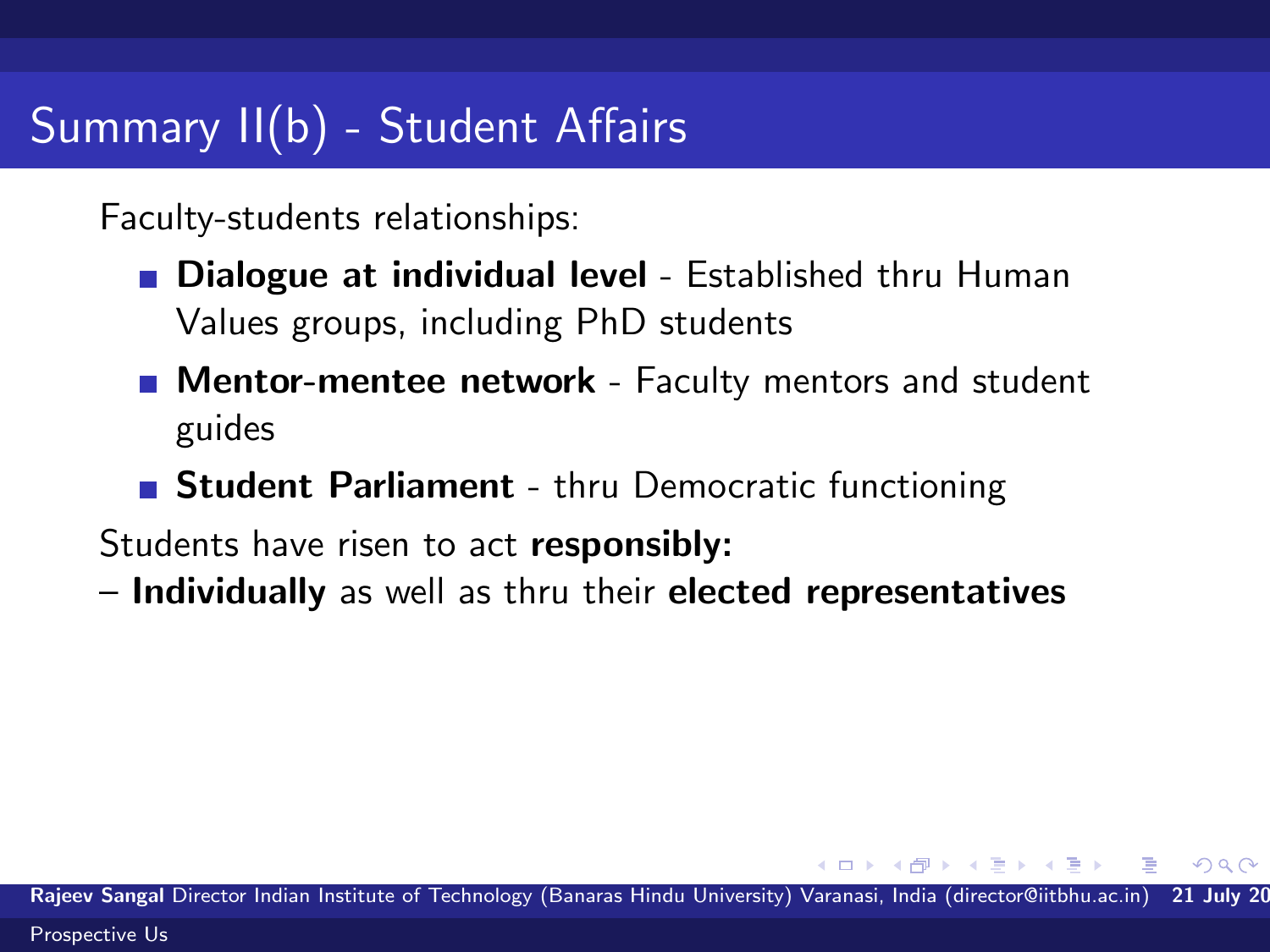# Summary II(b) - Student Affairs - Actions

Faculty-students relationships:

- **Dialogue at individual level Established thru Human** Values groups, including PhD students
- **Mentor-mentee network** Faculty mentors and student guides
- **Student Parliament** thru Democratic functioning

Students have risen to act responsibly:

– Individually as well as thru their elected representatives

ACTION 6: Student need our guidance:

- Come forward to mentor the students,
- **Nolunteer for teaching the Human Values course in your dept.**
- $\blacksquare$  Take hostel/gymkhana responsibilities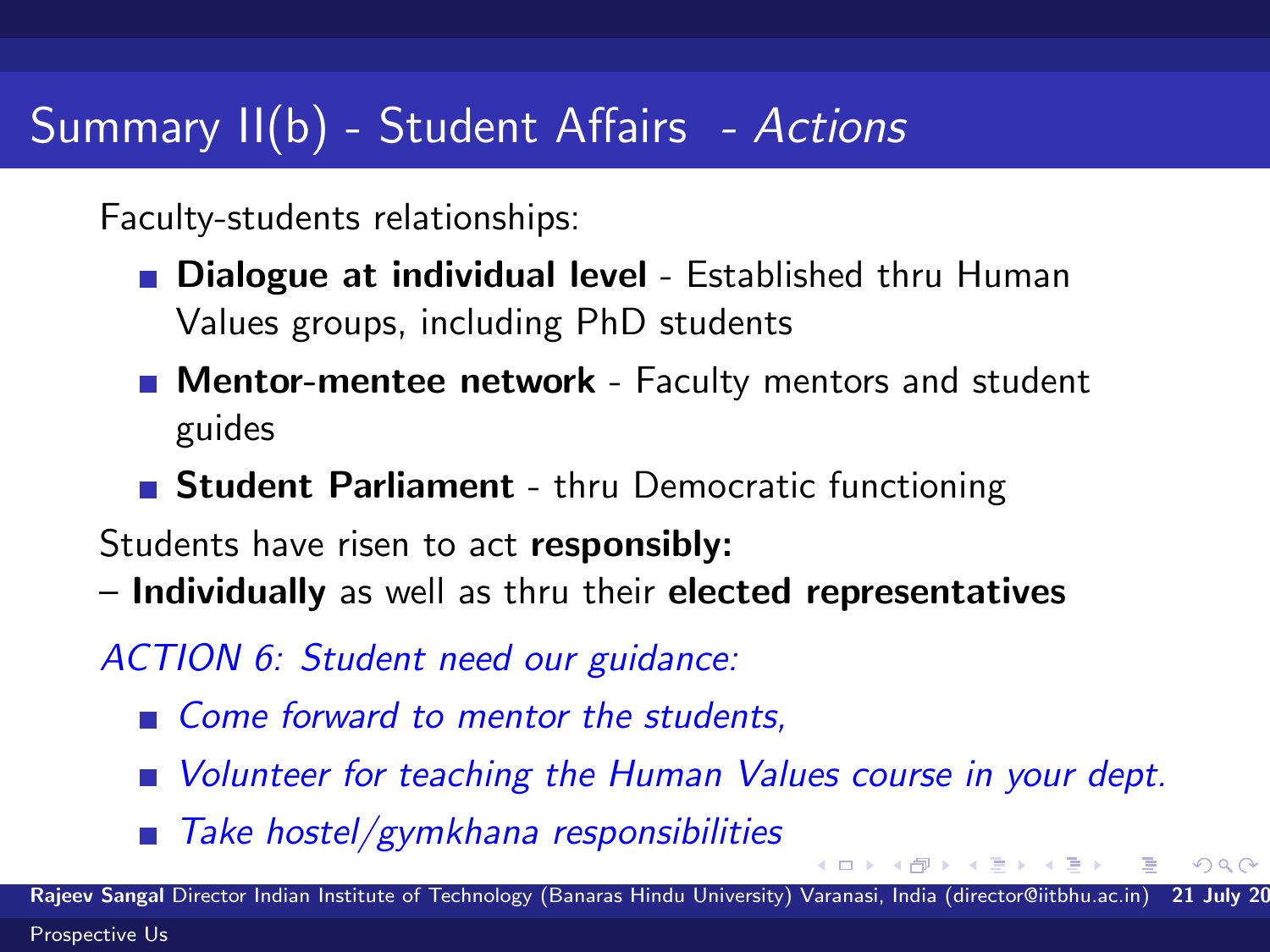# III. Administration, Environment & Harmony

Rajeev Sangal Director Indian Institute of Technology (Banaras Hindu University) Varanasi, India (director@iitbhu.ac.in) 21 July 20

**何 > マミ > マ** 

<span id="page-19-0"></span> $\Omega$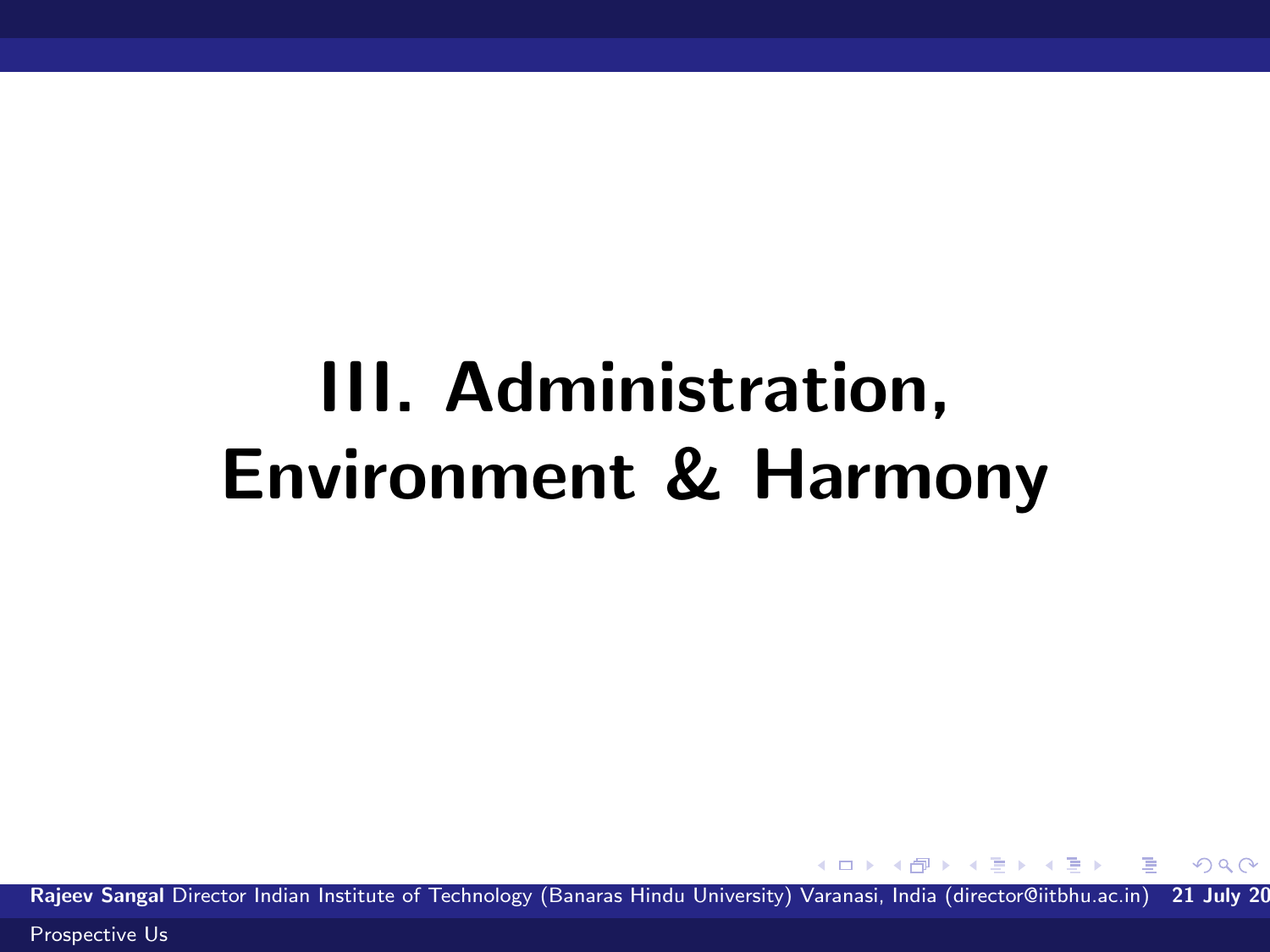### Summary III – Structures, Culture and Values

### Structures - External checks:

- Organization Rules and Regulations, Procedures, etc.
	- Structure provides only 20-30% of the story
	- Rest depends on the people and their relationships

### Culture and Values

- **1 Excellence Environment of excellence**
- 2 Empowerment Feeling of empowerment
- **3** Experimentation Willingness to experiment
- A Trust in each other
- B Openness in individuals
- C Caring for fellow colleagues and others

Regulation[s](#page-19-0), plus belief in culture and values

Rajeev Sangal Director Indian Institute of Technology (Banaras Hindu University) Varanasi, India (director@iitbhu.ac.in)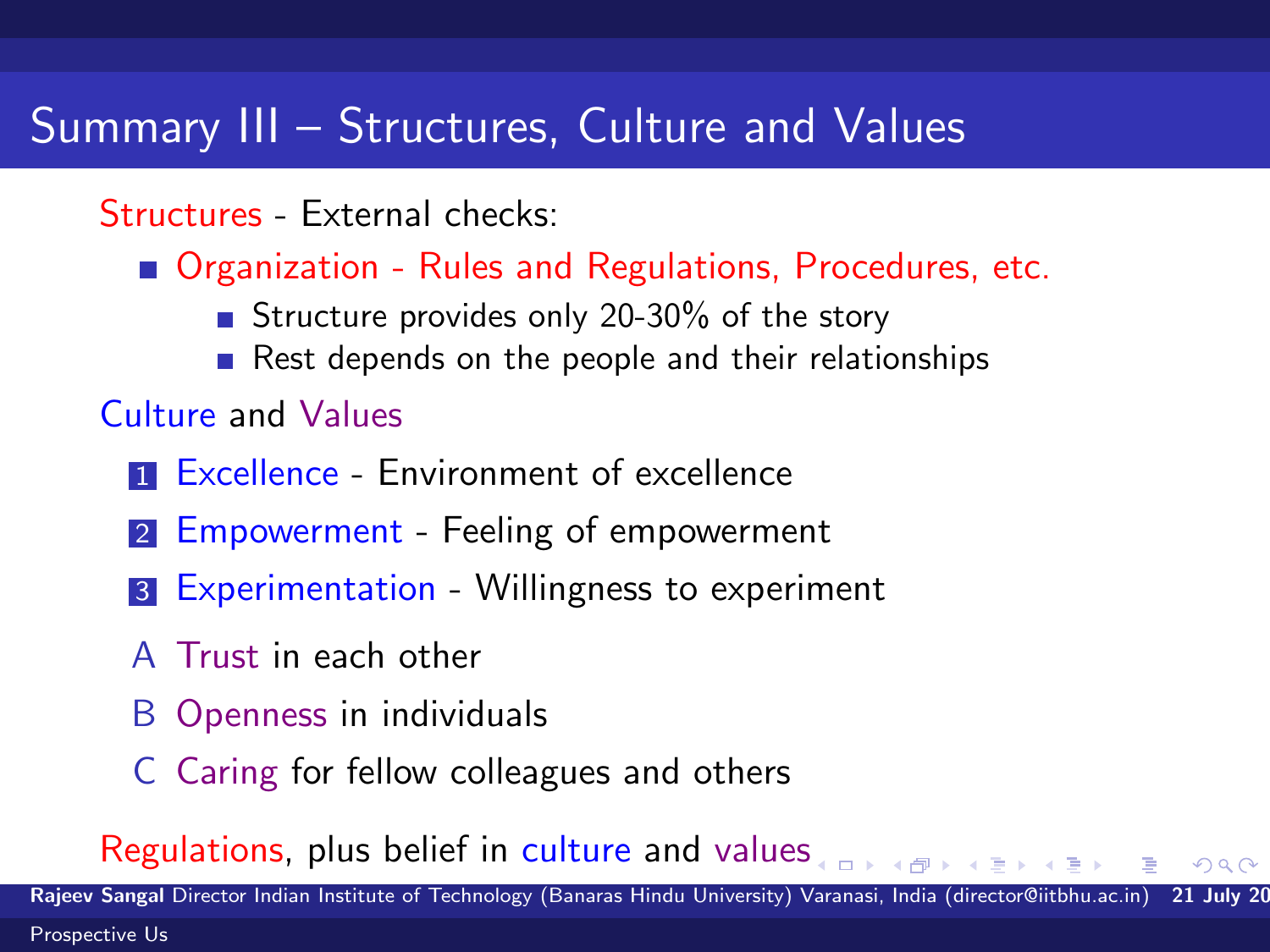But following the democratic process requires **democratic** maturity:

- **Dealing with differences** among colleagues. Requires learning how to persuade people, being flexible oneself.
- When the **majority might say we will wait** till the minority view holders get convinced
- What does **accepting a decision** mean, even when not to my liking?

All this requires patient understanding, by all.

Above all, not converting difference into opposition (mata-bhed but not mana-bhed.)

 $\rightarrow$   $\equiv$   $\rightarrow$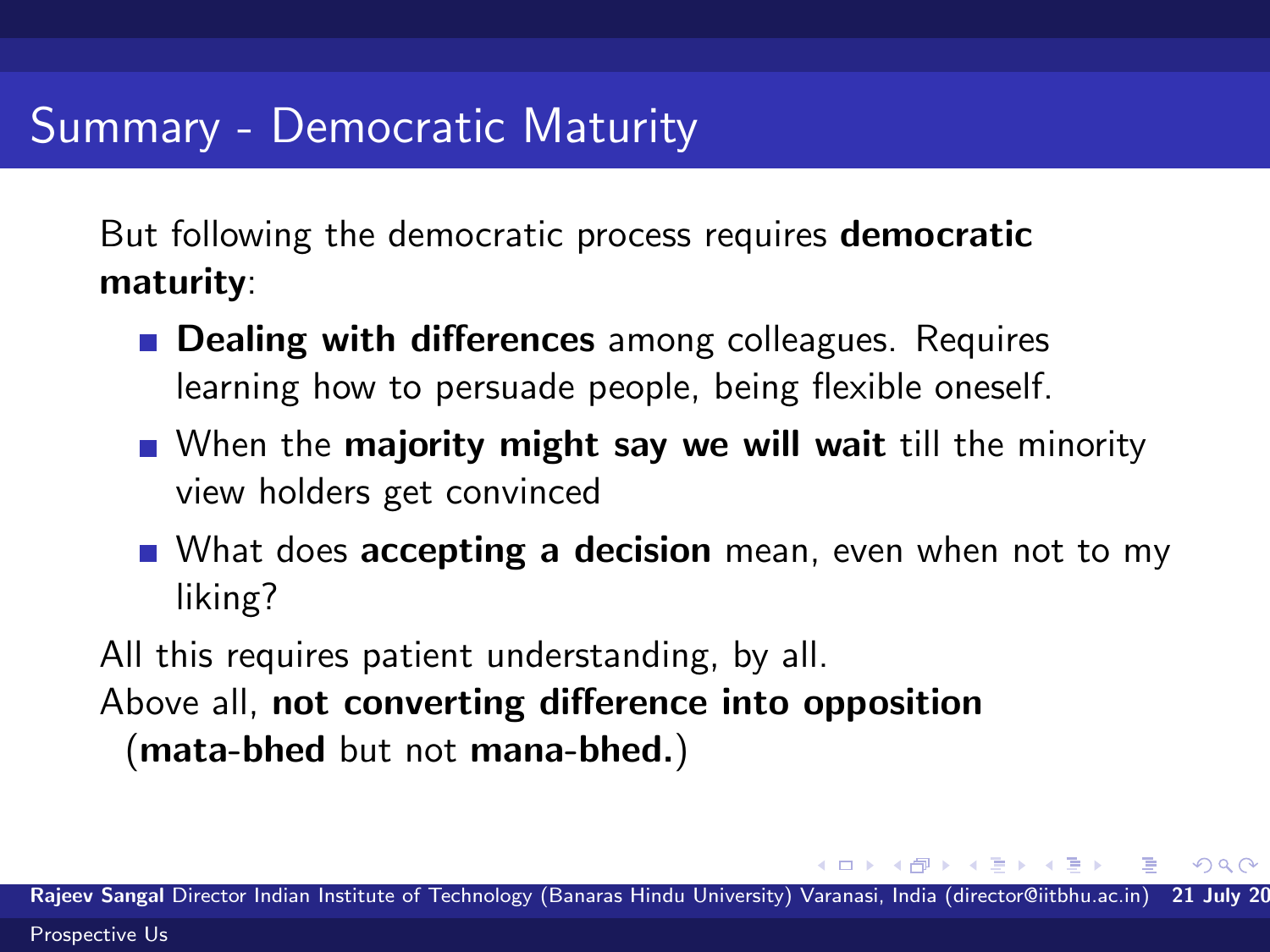But following the democratic process requires **democratic** maturity:

- **Dealing with differences** among colleagues. Requires learning how to persuade people, being flexible oneself.
- When the **majority might say we will wait** till the minority view holders get convinced
- What does **accepting a decision** mean, even when not to my liking?

All this requires patient understanding, by all.

Above all, not converting difference into opposition (mata-bhed but not mana-bhed.)

### What should we do?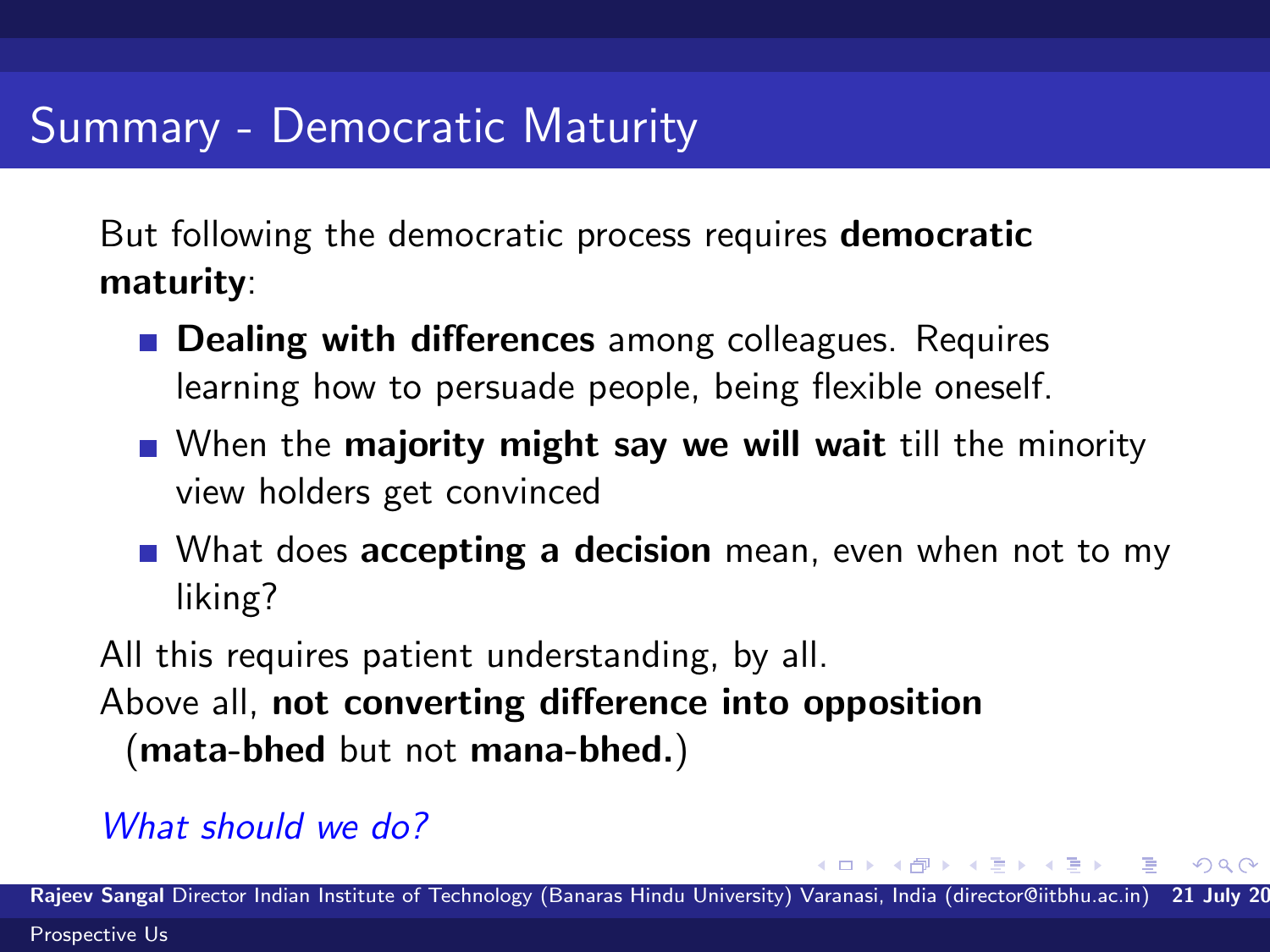What should we do?

ACTION 7:

Remember daily what good things people have done for us

- Will develop feeling of caring for colleagues
- Remember what gifts the country has showered on us - Will develop gratitude towards common people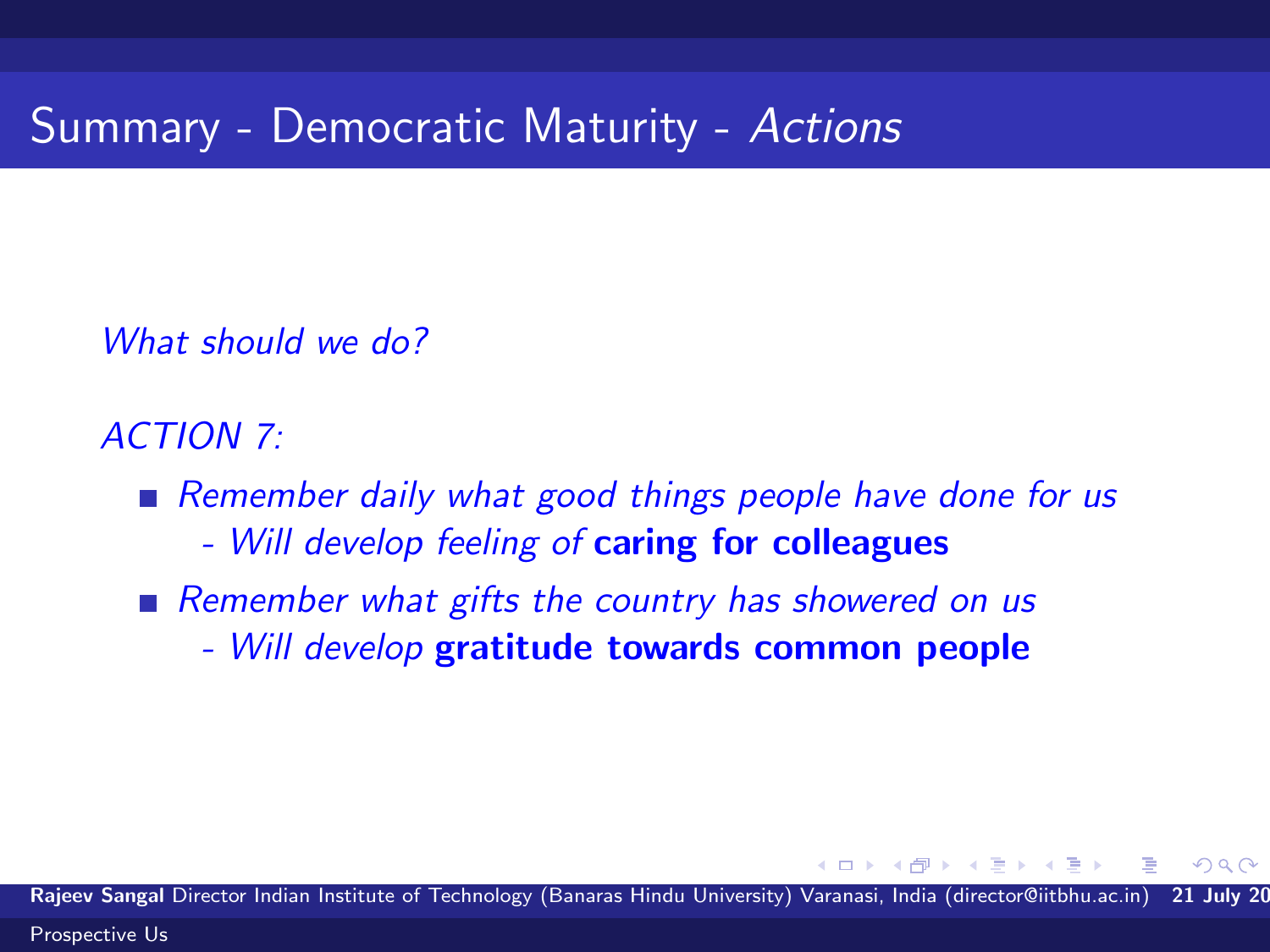# IV. Faculty Self-Development

Rajeev Sangal Director Indian Institute of Technology (Banaras Hindu University) Varanasi, India (director@iitbhu.ac.in) 21 July 20

4.0.3

 $\Omega$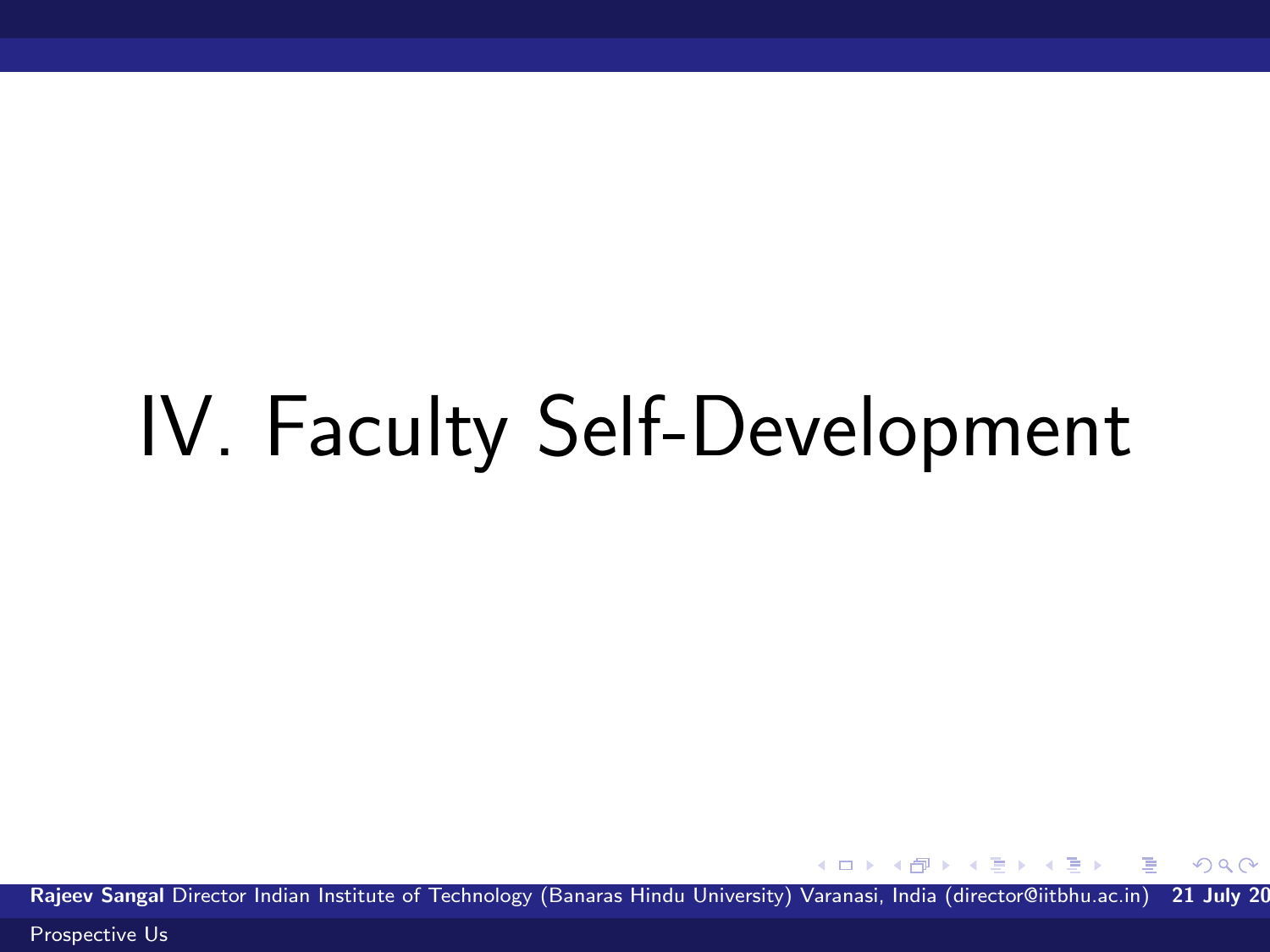### Faculty Self-Development – Action Aspects

### ACTION 8:

- **Seeing other's viewpoint** Handling one's ego
- **Minding one's language** Avoiding casual remarks, agressive comments, dismissive statements
- **Caring** Be helpful. While discussing issues, avoid opposing the person

Rajeev Sangal Director Indian Institute of Technology (Banaras Hindu University) Varanasi, India (director@iitbhu.ac.in)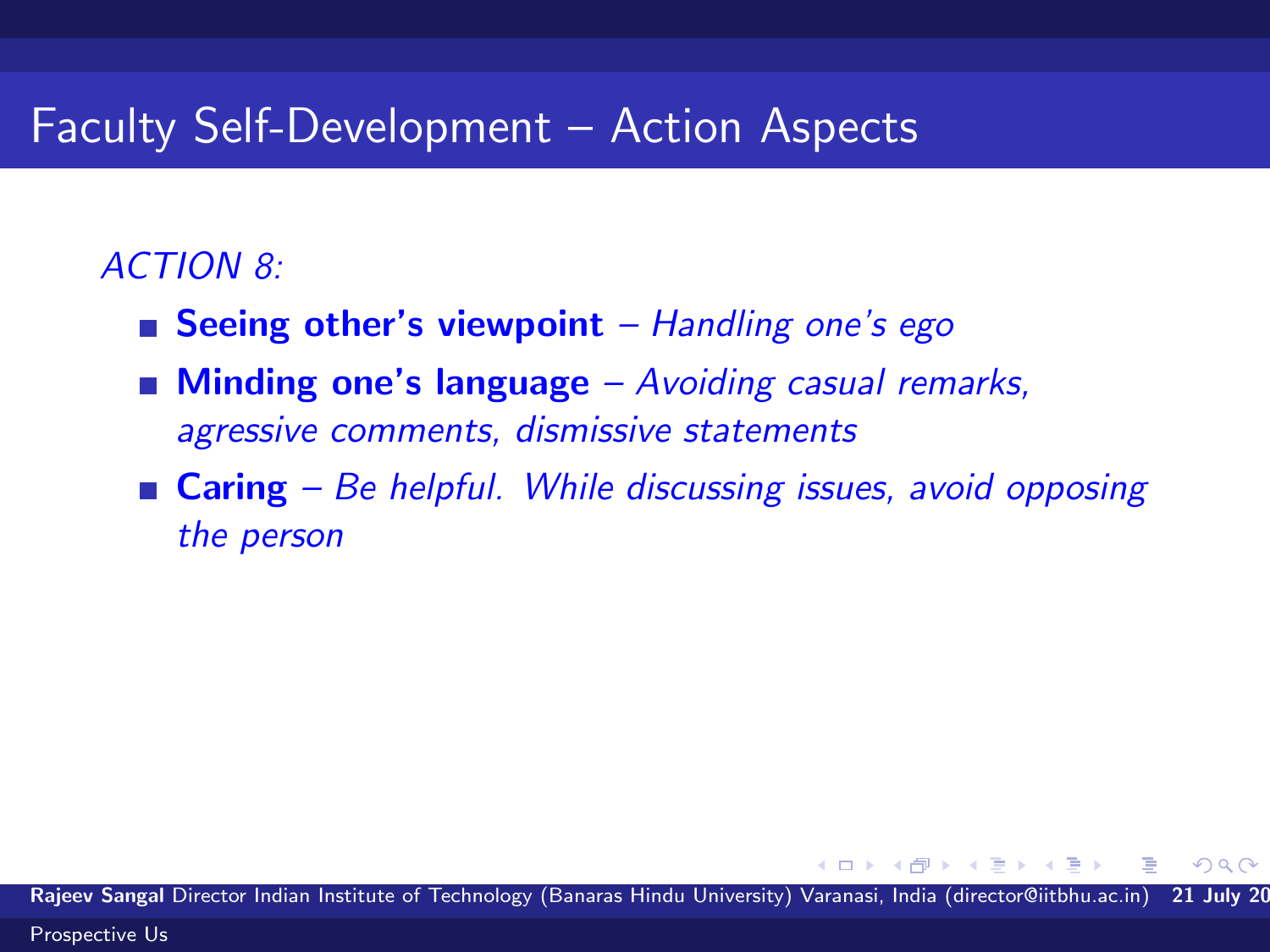### Faculty Self-Development – Action Aspects

#### ACTION 8:

- **Seeing other's viewpoint** Handling one's ego
- **Minding one's language** Avoiding casual remarks, agressive comments, dismissive statements
- **Caring** Be helpful. While discussing issues, avoid opposing the person
- Take care of the following aspects within yourself:
	- **Money vs. Service Mindset** in faculty member  $-$  Students can sense it
	- Technical vs. Wholesome perspective
	- **Work vs. Family** Personal balance

Rajeev Sangal Director Indian Institute of Technology (Banaras Hindu University) Varanasi, India (director@iitbhu.ac.in)

医尿囊的区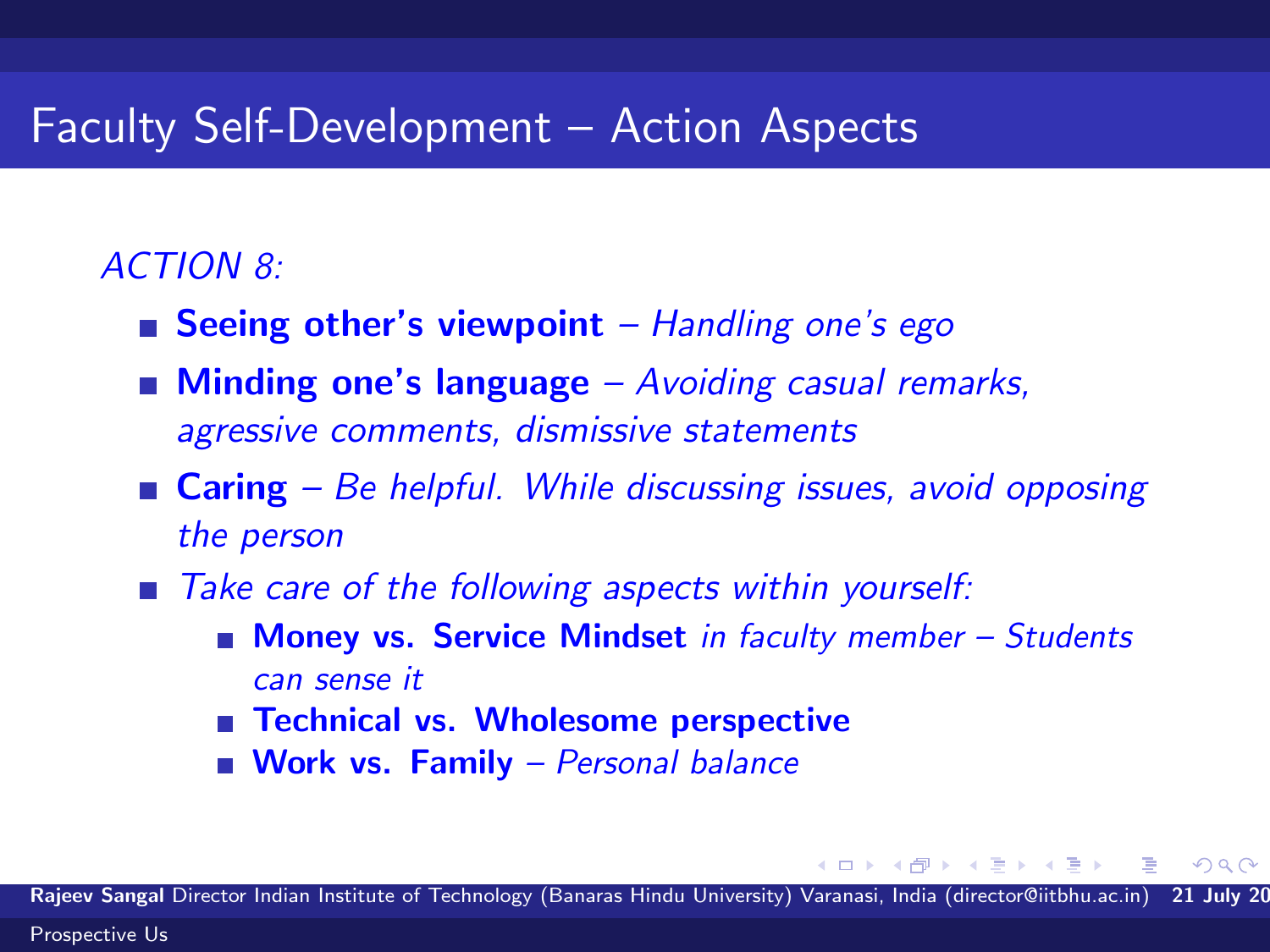I Academics and Research

ACTION 1 Motivate UG students towards projects (research & innovation)

ACTION 2 Try the techniques of better pedagogy for large classes ACTION 3 Form a composite group of students under you

#### **II** Faculty and Students

ACTION 4 Set your research program with high goals. Be ambitious! ACTION 5 Realize what you have! Develop fraternity. ACTION 6 Student need our guidance. Volunteer!

Rajeev Sangal Director Indian Institute of Technology (Banaras Hindu University) Varanasi, India (director@iitbhu.ac.in) [Prospective Us](#page-0-0)

- 4 国 国 3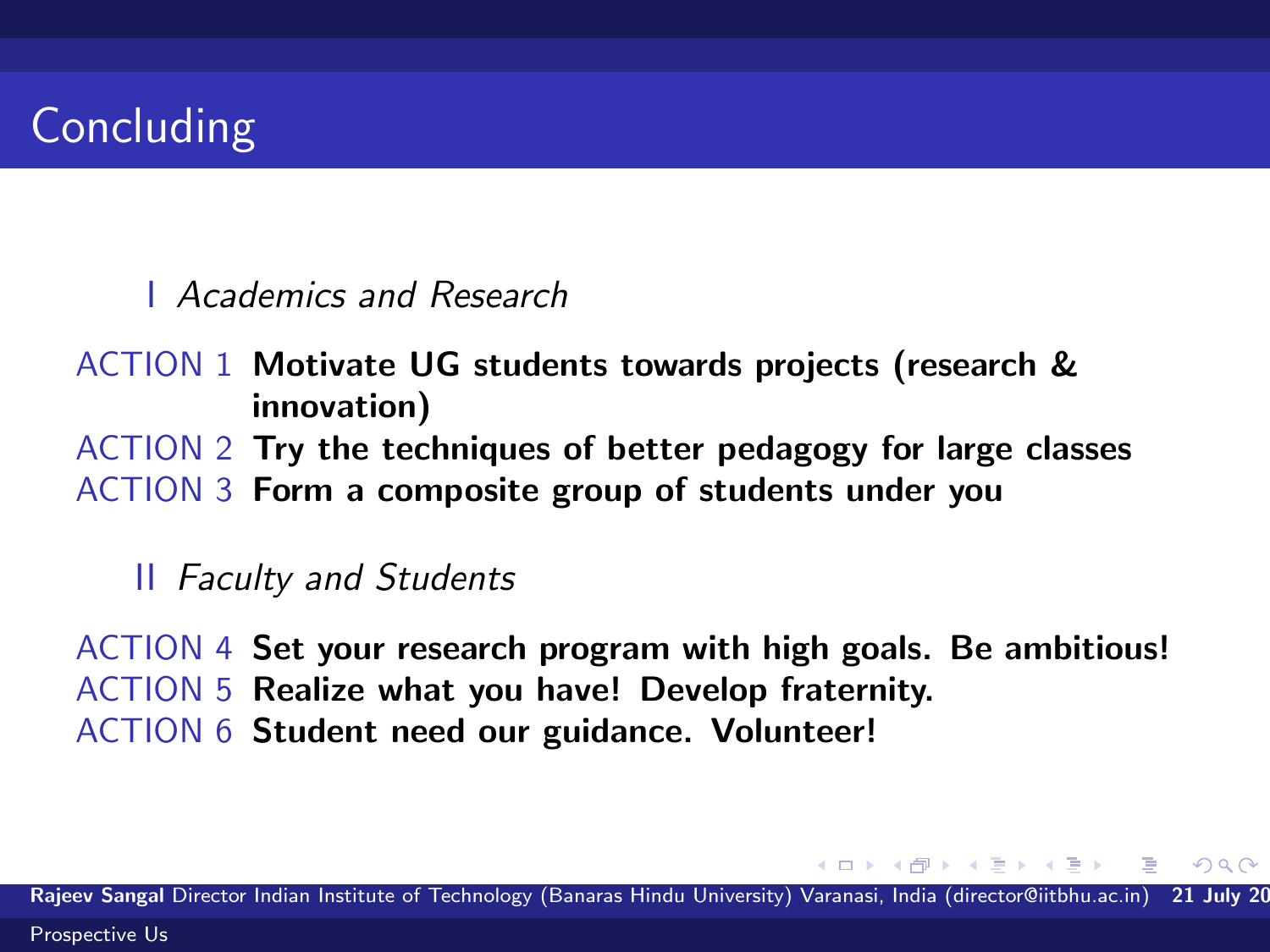# ...Concluding

### III Administration, Governance and Harmony

#### ACTION 7 Developing Democratic Maturity

- **1** Caring for colleagues
- 2 Gratitude towards common people

### IV Faculty Self-Development

ACTION 8a Relationship with Others

- **1** Seeing others' viewpoint
- 2 Minding one's language
- 3 Caring

#### ACTION 8b Developing Self

- 1 Money vs service mindset
- 2 Technical vs wholesome perspective
- **3** Work and family balance

Rajeev Sangal Director Indian Institute of Technology (Banaras Hindu University) Varanasi, India (director@iitbhu.ac.in) 21 July 20

**SACTOR**